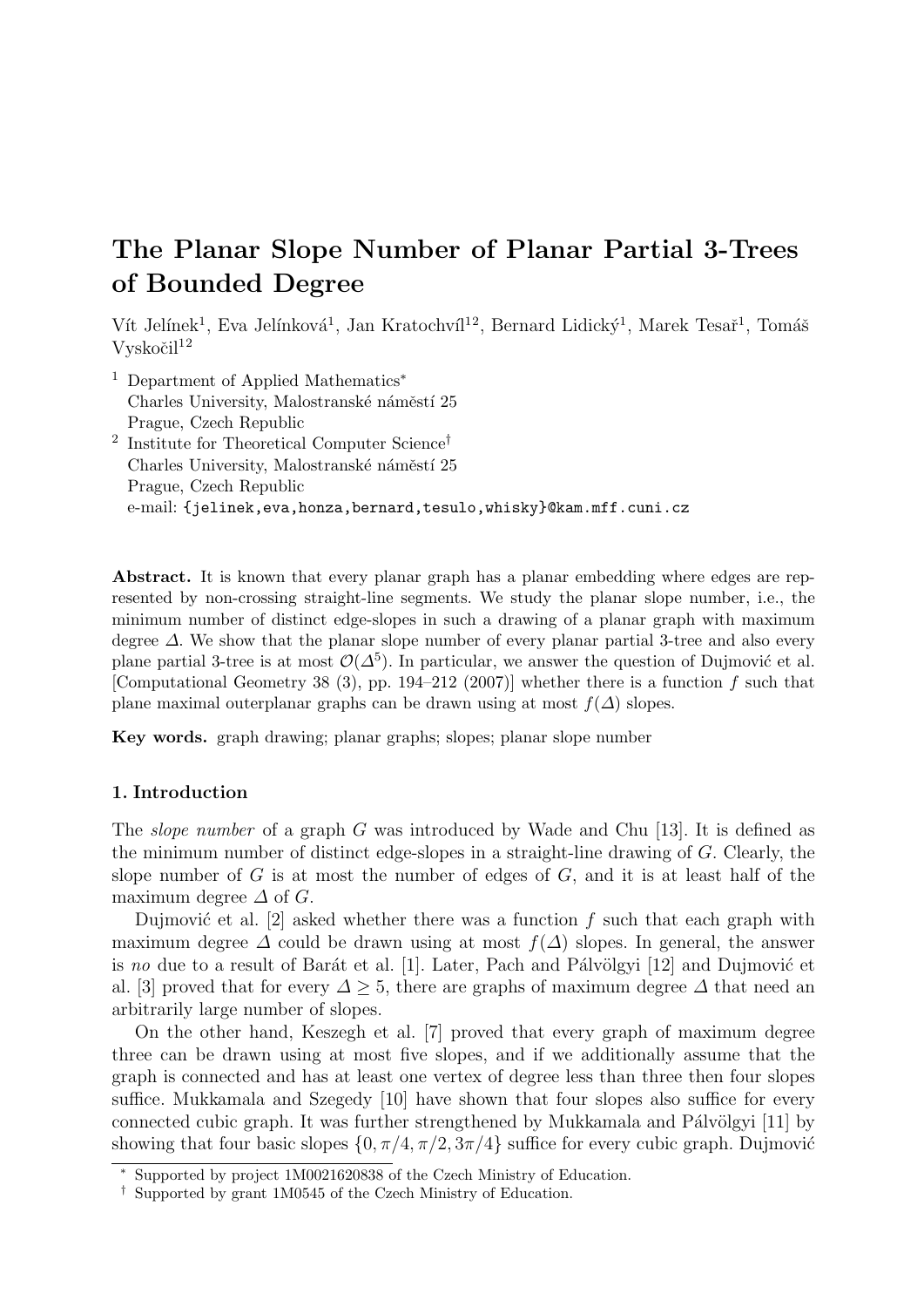et al. [3] give a number of bounds in terms of the maximum degree: for interval graphs, cocomparability graphs, or AT-free graphs. All the results mentioned so far are related to straight-line drawings which are not necessarily non-crossing.

It is known that every planar graph  $G$  can be drawn so that edges of  $G$  are represented by non-crossing segments [6]. We call such a planar drawing a straight-line embedding of G. In this paper, we examine the minimum number of slopes in a straight-line embedding of a planar graph.

In this paper, we make the (standard) distinction between *planar graphs*, which are graphs that admit a plane embedding, and plane graphs, which are graphs accompanied with a fixed prescribed combinatorial embedding, i.e., a prescribed face structure, including a prescribed outer face. Accordingly, we distinguish between the planar slope number of a planar graph  $G$ , which is the smallest number of slopes needed to construct any straight-line embedding of  $G$ , as opposed to the *plane slope number* of a plane graph  $G$ , which is the smallest number of slopes needed to realize the prescribed combinatorial embedding of G as a straight-line embedding.

The research of slope parameters related to plane embedding was initiated by Dujmović et al. [2]. In [4], there are numerous results for the plane slope number of various classes of graphs. For instance, it is proved that every plane 3-tree can be drawn using at most 2n slopes, where n is its number of vertices. It is also shown that every 3-connected plane cubic graph can be drawn using three slopes, except three edges on the outer face.

Recently, Keszegh, Pach and Pálvölgyi [8] have shown that any plane graph of maximum degree  $\Delta$  can be drawn with  $2^{\mathcal{O}(\Delta)}$  slopes. Their argument is based on a representation of planar graphs by touching disks.

In this paper, we study both the plane slope number and the planar slope number. The lower bounds of [1,3,12] for bounded-degree graphs do not apply to our case, because the constructed graphs with large slope numbers are not planar. Moreover, the upper bounds of [7,10] give drawings that contain crossings even for planar graphs.

For a fixed  $k \in \mathbb{N}$ , a k-tree is defined recursively as follows. A complete graph on k vertices is a k-tree. If G is a k-tree and K is a k-clique of G, then the graph formed by adding a new vertex to G and making it adjacent to all vertices of K is also a  $k$ -tree. A subgraph of a  $k$ -tree is called a *partial*  $k$ -tree.

We present several upper bounds on the plane and planar slope number in terms of the maximum degree  $\Delta$ . The most general result of this paper is the following theorem, which deals with plane partial 3-trees.

Theorem 1.1. The plane slope number of any plane partial 3-tree with maximum degree  $\Delta$  is at most  $\mathcal{O}(\Delta^5)$ .

Note that the above theorem implies that the planar slope number of any planar partial 3-tree is also at most  $\mathcal{O}(\Delta^5)$ .

Since every outerplanar graph is also a partial 3-tree, the result above answers a question of Dujmović et al. [4], who asked whether a plane maximal outerplanar graph can be drawn using at most  $f(\Delta)$  slopes.

Unlike the results of Keszegh, Pach and Pálvölgyi [8], our arguments are only applicable to a restricted class of planar graphs. On the other hand, our bound is polynomial in  $\Delta$ rather than exponential, and moreover, our proof is constructive.

A weaker version of our results has been announced in an extended abstract that was presented at Graph Drawing 2009 [5].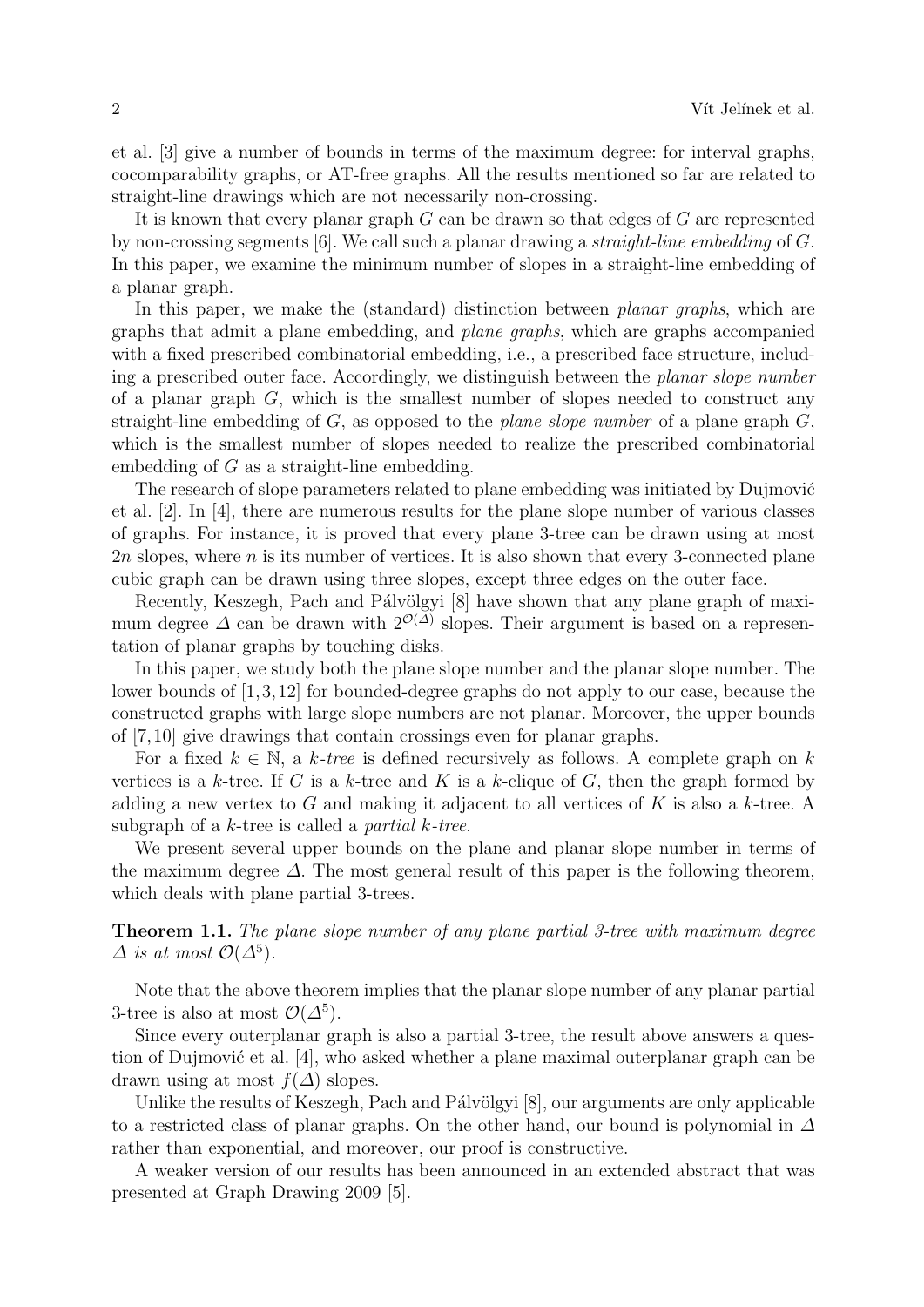#### 2. Preliminaries

Let us introduce some basic terminology and notation that will be used throughout this paper.

Let s be a segment in the plane. The smallest angle  $\alpha \in [0, \pi)$  such that s can be made horizontal by a clockwise rotation by  $\alpha$ , is called the *slope of s*. The *directed slope* of a directed segment is an angle  $\alpha' \in [0, 2\pi)$  defined analogously.

A plane graph is called a near triangulation if all its faces, except possibly the outer face, are triangles.

#### 3. Plane partial 3-trees

In this section we present the proof of Theorem 1.1. We start with some observations about the structure of plane 3-trees. Throughout this section, we assume that  $\Delta$  is a fixed integer.

It is known that any plane 3-tree can be generated from a triangle by a sequence of vertex-insertions into inner faces. Here, a vertex-insertion is an operation that consists of creating a new vertex in the interior of a face, and then connecting the new vertex to all the three vertices of the surrounding face, thus subdividing the face into three new faces.

For a plane partial 3-tree G we define the *level* of a vertex  $v$  as the smallest integer k such that there is a set  $V_0$  of k vertices of G with the property that v is on the outer face of the plane graph  $G - V_0$ . Let G be a plane partial 3-tree. An edge of G is called balanced if it connects two vertices of the same level of G. An edge that is not balanced is called tilted. Similarly, a face of G whose all vertices belong to the same level is called balanced, and any other face is called tilted. In a plane 3-tree, the level of a vertex  $v$  can also be equivalently defined as the length of the shortest path from  $v$  to a vertex on the outer face. However, this definition cannot be used for plane partial 3-trees.

Note that whenever we insert a new vertex  $v$  into an inner face of a 3-tree, the level of  $v$  is one higher than the minimum level of its three neighbors; note also that the level of all the remaining vertices of the 3-tree is not affected by the insertion of a new vertex.

Let  $u, v$  be a pair of vertices forming an edge. A *bubble* over uv is an outerplanar plane near triangulation that contains the edge uv on the boundary of the outer face. The edge uv is called the root of the bubble. A trivial bubble is a bubble that has no other edge apart from the root edge. A *double bubble* over uv is a union of two bubbles over uv which have only  $u$  and  $v$  in common and are attached to  $uv$  from its opposite sides. A leg is a graph  $L$  created from a path  $P$  by adding a double bubble over every edge of  $P$ . The path P is called the *spine of L* and the endpoints of P are also referred to as the endpoints of the leg. Note that a single vertex is also considered to form a leg.

A tripod is a union of three legs which share a common endpoint. A spine of a tripod is the union of the spines of its legs. Observe that a tripod is an outerplanar graph. The vertex that is shared by all the three legs of a tripod is called the central vertex.

Let G be a near triangulation, let  $\Phi$  be an inner face of G. Let T be a tripod with three legs  $X, Y, Z$  and a central vertex c. An *insertion of tripod T into the face*  $\Phi$  is the operation performed as follows. First, insert the central vertex c into the interior of  $\Phi$ and connect it by edges to the three vertices of  $\Phi$ . This subdivides  $\Phi$  into three subfaces. Extend c into an embedding of the whole tripod  $T$ , by embedding a single leg of the tripod into the interior of each of the three subfaces. Next, connect every non-central vertex of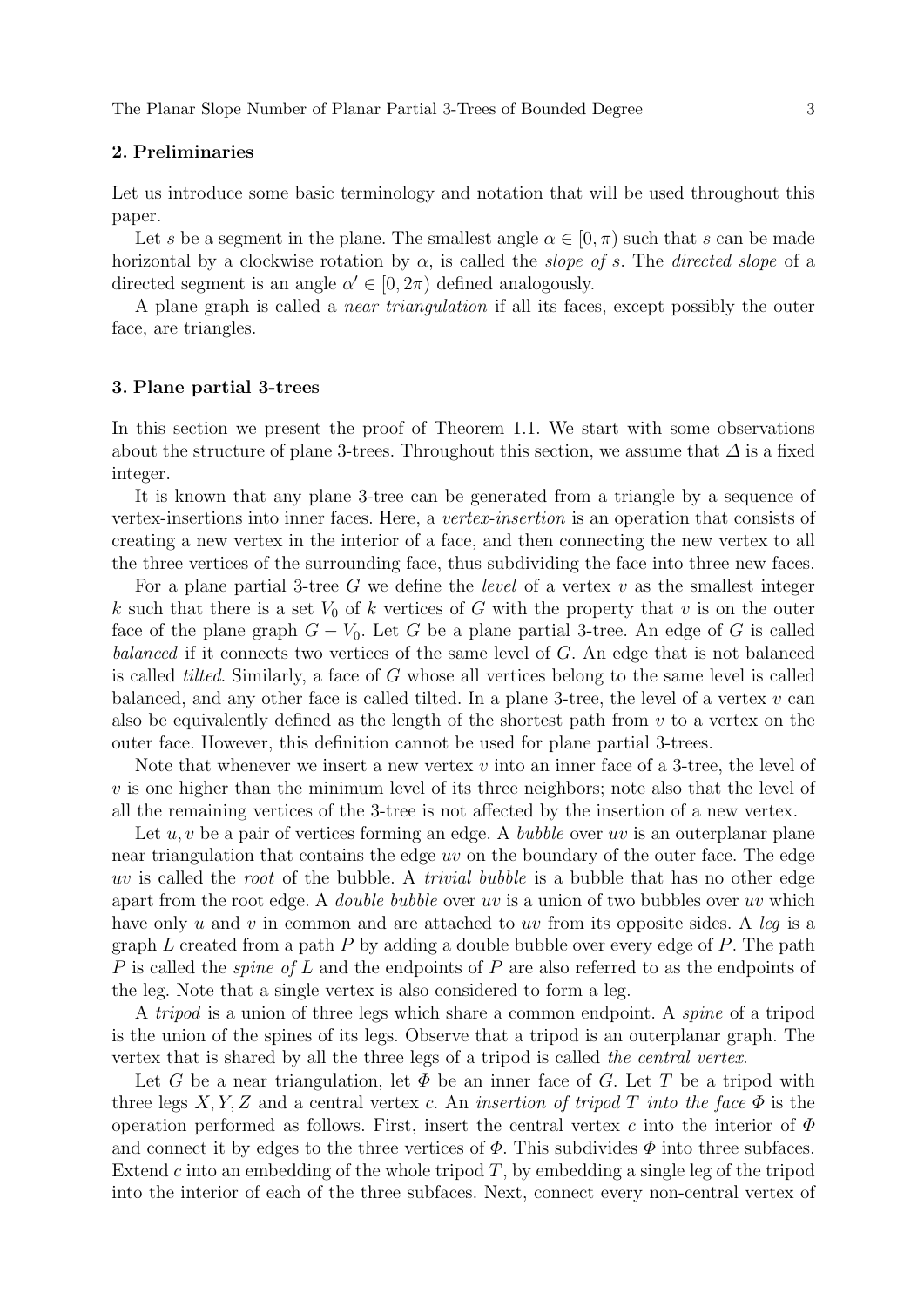

Fig. 1. An example of a tripod consisting of vertices of level 1 in a plane 3-tree.

the spine of the tripod to the two vertices of  $\Phi$  that share a face with the corresponding leg. Finally, connect each non-spine vertex v of the tripod to the single vertex of  $\Phi$  that shares a face with  $v$ . See Figure 1. Observe that the graph obtained by a tripod insertion into  $\Phi$  is again a near triangulation.

Lemma 3.1. Let G be a graph. The following statements are equivalent:

- 1. G is a plane 3-tree, i.e., G can be created from a triangle by a sequence of vertex insertions into inner faces.
- 2. G can be created from a triangle by a sequence of tripod insertions into inner faces.
- 3. G can be created from a triangle by a sequence of tripod insertions into balanced inner faces.

Proof. Clearly, (3) implies (2).

To observe that (2) implies (1), it suffices to notice that a tripod insertion into a face  $\Phi$  can be simulated by a sequence of vertex insertions: first insert the central vertex of a tripod into  $\Phi$ , then insert the vertices of the spine into the resulting subfaces, and then create each bubble by inserting vertices into the face that contains the root of the bubble and its subsequent subfaces.

To show that  $(1)$  implies  $(3)$ , proceed by induction on the number of levels in G. If G only has vertices of level 0, then it consists of a single triangle and there is nothing to prove. Assume now that G is a graph that contains vertices of  $k > 0$  distinct levels, and assume that any 3-tree with fewer levels can be generated by a sequence of balanced tripod insertions by induction.

We will show that the vertices of level k induce in  $G$  a subgraph whose every connected component is a tripod, and that each of these tripods is inserted inside a triangle whose vertices have level  $k - 1$ .

Let  $C$  be a connected component of the subgraph induced in  $G$  by the vertices of level k. Let  $v_1, v_2, \ldots, v_m$  be the vertices of C, in the order in which they were inserted when G was created by a sequence of vertex insertions. Let  $\Phi$  be the triangle into which the vertex  $v_1$  was inserted, and let  $x, y$  and z be the vertices of  $\Phi$ . Necessarily, all three of these vertices have level  $k-1$ . Each of the vertices  $v_2, \ldots, v_m$  must have been inserted into the interior of  $\Phi$ , and each of them must have been inserted into a face that contained at least one of the three vertices of  $\Phi$ .

Note that at each point after the insertion of  $v_1$ , there are exactly three faces inside  $\Phi$  that contain a pair of vertices of  $\Phi$ ; each of these three faces is incident to an edge of  $\Phi$ . Whenever a vertex  $v_i$  is inserted into such a face, the subgraph induced by vertices of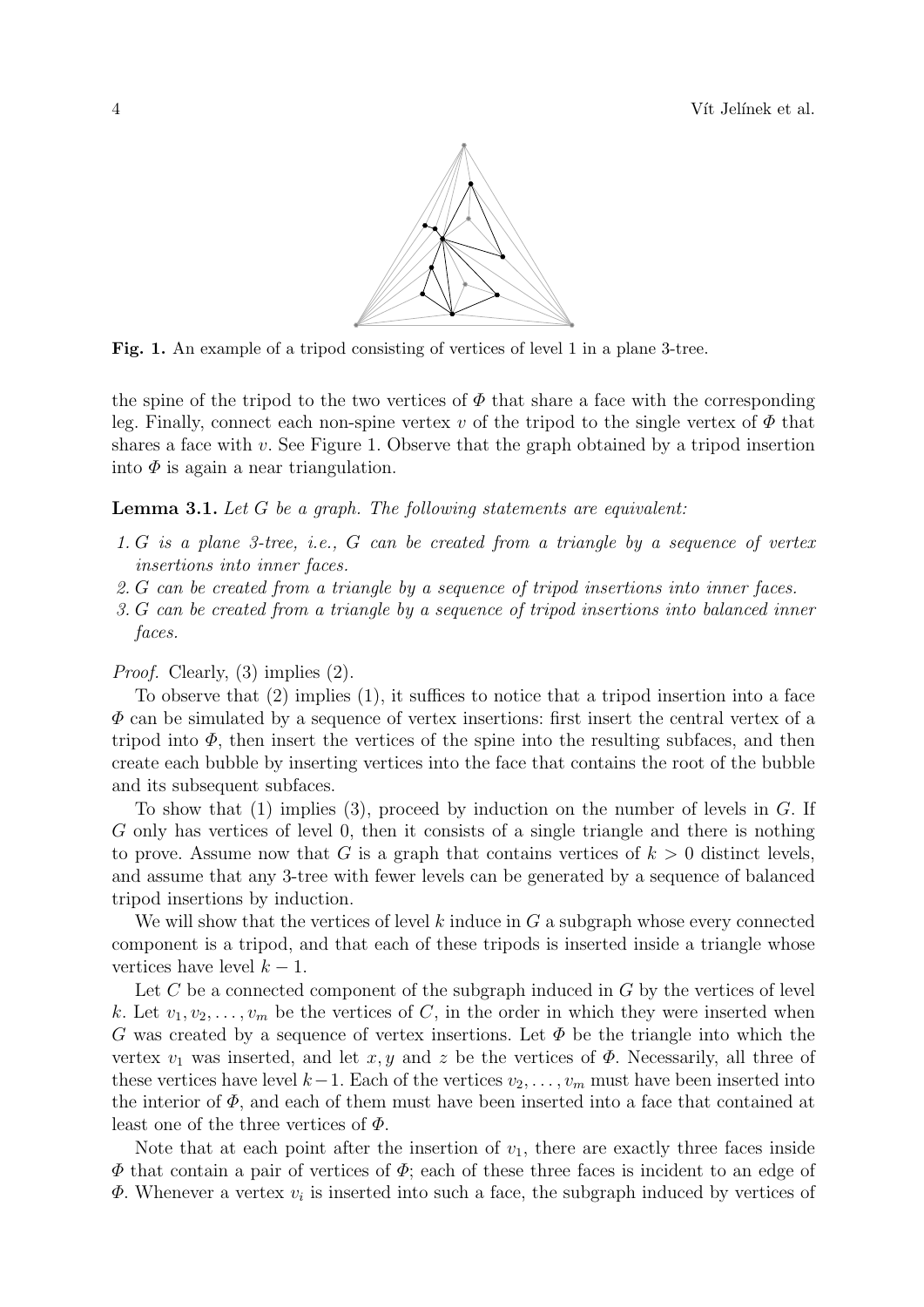level k grows by a single edge. These edges form a union of three paths that share the vertex  $v_1$  as their common endpoint.

On the other hand, when a vertex  $v_i$  is inserted into a face formed by a single vertex of  $\Phi$  and a pair of previously inserted vertices  $v_j$ ,  $v_\ell$ , then the graph induced by vertices of level k grows by two new edges  $v_i v_j$  and  $v_i v_\ell$ , as well as a new triangular face with vertices  $v_i, v_j, v_\ell$ .

With these observations, it is easy to check (e.g., by induction on  $i$ ) that for every  $i \geq 1$ , the subgraph of G induced by the vertices  $v_1, \ldots, v_i$  is a tripod inserted into  $\Phi$ . From this fact, it follows that the whole graph  $G$  may have been created by a sequence of tripod insertions into balanced faces.  $\Box$ 

Note that when we insert a tripod into a balanced face, all the vertices of the tripod will have the same level (which will be one higher than the level of the face into which we insert the tripod). In particular, each balanced face we create by this insertion is an inner face of the inserted tripod.

Recall that a plane partial 3-tree is a plane graph that is a subgraph of a 3-tree. Kratochvíl and Vaner [9] have shown that every plane partial 3-tree  $G$  is in fact a subgraph of a plane 3-tree. Furthermore, if a plane partial 3-tree  $G$  has at least three vertices, it is in fact a spanning subgraph of a plane 3-tree, i.e., it can be extended into a plane 3-tree by only adding edges.

Unfortunately, the plane 3-tree that contains a plane partial 3-tree G may in general require arbitrarily large vertex-degrees, even if the maximum degree of G is bounded. Thus, the result of Kratochvíl and Vaner does not allow us to directly simplify the problem to drawing plane 3-trees.

To overcome this difficulty, we introduce the notion of 'plane semi-partial 3-tree', which can be seen as an intermediate concept between plane 3-trees and plane partial 3-trees.

**Definition 3.1.** A graph G is called a plane semi-partial 3-tree if G is obtained from a plane 3-tree H by erasing some of the tilted edges of H.

Our goal is to prove that every plane partial 3-tree of maximum degree  $\Delta$  can be drawn with at most  $\mathcal{O}(\Delta^5)$  slopes. We obtain this result as a direct consequence of two main propositions, stated below.

**Proposition 3.1.** Any connected plane partial 3-tree of maximum degree  $\Delta$  is a subgraph of a plane semi-partial 3-tree of maximum degree at most 37∆.

**Proposition 3.2.** For every  $\Delta$  there is a set S of at most  $\mathcal{O}(\Delta^5)$  slopes with the property that any plane semi-partial 3-tree of maximum degree  $\Delta$  has a straight-line embedding whose edge-slopes all belong to S.

We begin by proving Proposition 3.1.

#### 3.1. Proof of Proposition 3.1

We begin by a simple lemma, which shows that the deletion of tilted edges from a plane 3-tree does not affect the level of vertices.

**Lemma 3.2.** Let  $H = (V, E)$  be a plane 3-tree, let T be a set of tilted edges of H, let  $G = (V, E \setminus T)$  be a semi-partial 3-tree. Let v be a vertex of level k with respect to H. Then v has level k in G as well.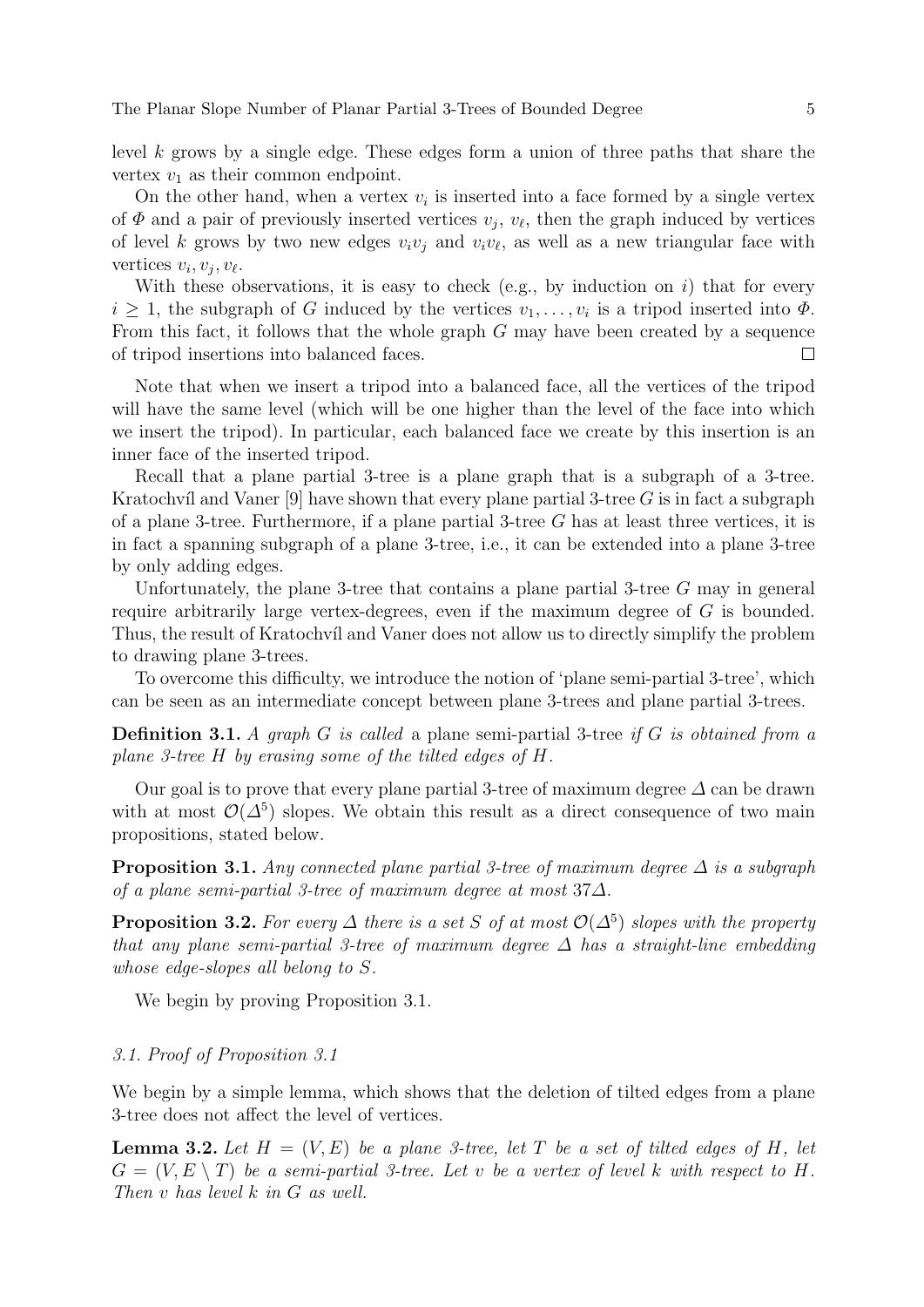*Proof.* Fix a vertex v of level k in H. Of course, the deletion of an edge may only decrease the level of a vertex, so v has level at most  $k$  in  $G$ . On the other hand, it follows from Lemma 3.1 that every vertex of level k in H is separated from the outer face by k nested triangles  $C_0, C_1, \ldots C_{k-1}$ , where  $C_i$  is a triangle formed by balanced edges that belong to level i. Since every balanced edge of  $H$  belongs to  $G$  as well, we know that all the triangles  $C_0, C_1, \ldots C_{k-1}$  belong to G, showing that v has level at least k. It follows that the level of  $v$  is preserved by the deletion of tilted edges.  $\Box$ 

Let  $G = (V, E)$  be a plane semi-partial 3-tree obtained from a plane 3-tree  $H = (V, E')$ by the deletion of several tilted edges. As a consequence of the previous lemma, we see that an edge  $e \in E$  is tilted in G if and only if it is tilted in H.

Assume now that F is a connected plane partial 3-tree with maximum degree  $\Delta \geq 1$ and at least three vertices. Our goal is to show that there is a plane semi-partial 3-tree G with maximum degree at most  $37\Delta$  that contains F as a spanning subgraph. The following definition introduces the key notion of our proof.

Definition 3.2. Let F be a connected plane partial 3-tree with maximum degree  $\Delta$ , and let k be an integer. We say that a 3-tree H correctly covers F up to level k, if the following conditions are satisfied:

- $-F$  is a spanning subgraph of H.
- $-$  Let  $V^{\leq k}$  denote the set of vertices that have level at most k in H. For every vertex  $v \in V^{\leq k}$  there are at most 36 $\Delta$  balanced edges of H that are incident to v.

Furthermore, we say that H correctly covers  $F$  at all levels if, for any  $k$ , H correctly covers  $F$  up to level  $k$ .

As mentioned before, Kratochvíl and Vaner [9] have shown that every plane partial 3-tree F is a spanning subgraph of a plane 3-tree H. Note that such a 3-tree H correctly covers F up to level 0, because every vertex at level 0 is adjacent to two balanced edges.

Our proof of Proposition 3.1 is based on the following lemma.

**Lemma 3.3.** For every connected partial 3-tree F there is a 3-tree H that correctly covers F at all levels.

Before we prove the lemma, let us show how it implies Proposition 3.1.

Proof. (Proof of Proposition 3.1 from Lemma 3.3) Let F be a plane partial 3-tree of maximum degree  $\Delta$ , and let H be the 3-tree that correctly covers F at all levels. Define a semi-partial 3-tree  $G$  which is obtained from  $H$  by erasing all the tilted edges of  $H$ that do not belong to  $F$ . By construction,  $G$  is a semi-partial 3-tree that contains  $F$  as a subgraph. Moreover, every vertex of G is adjacent to at most  $\Delta$  tilted edges and at most  $36\Delta$  balanced edges, so G has maximum degree at most 37 $\Delta$ .  $\Box$ 

Let us now turn to the proof of Lemma 3.3.

*Proof.* Let F be a partial 3-tree with maximum degree  $\Delta$ , and assume for contradiction that there is no graph  $H$  that would correctly cover  $F$ . Let  $k$  be the largest integer such that there is a graph H that correctly covers F up to level k. We have seen that  $k > 0$ . On the other hand, we clearly have  $k < |V(F)|$ . Thus, k is well defined.

Fix a graph H correctly covering F up to level k. By our assumption, H has vertices of level greater than  $k$ . We will now define a 3-tree  $H'$  that correctly covers  $F$  up to level  $k + 1$ , which contradicts the maximality of k.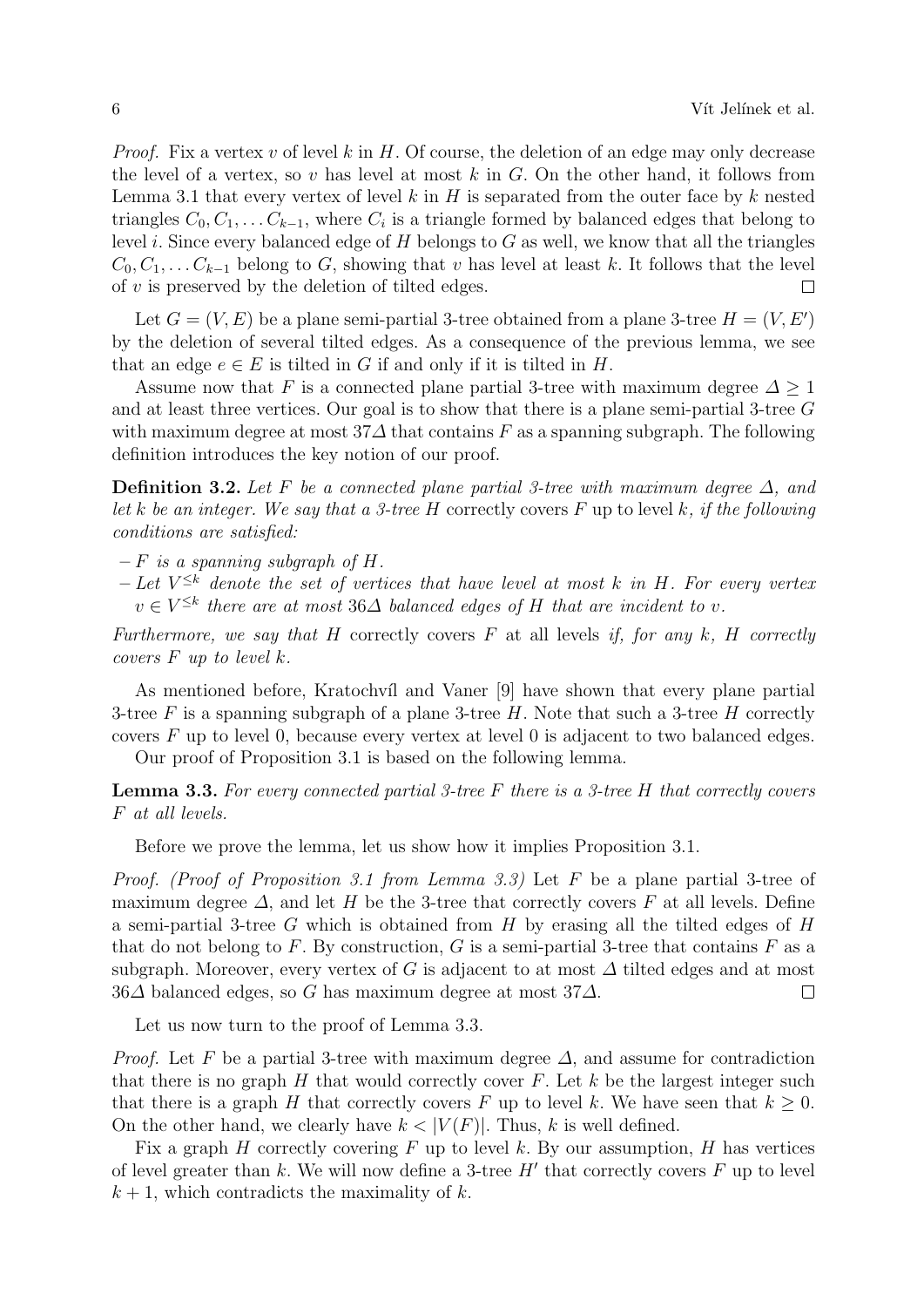The Planar Slope Number of Planar Partial 3-Trees of Bounded Degree 7

Note that it is sufficient to ensure that  $H'$  is constructed by a sequence of balanced tripod insertions in which all the tripods inserted at level at most  $k + 1$  have degrees bounded by 36∆.

We construct  $H'$  in such a way that it coincides with  $H$  on vertices of level at most k; more precisely, if u and v are two vertices of level at most k in H, then u and v are connected by an edge of  $H'$  if and only if they are connected by an edge of  $H$ . Notice that this property guarantees that the vertices at level at most  $k$  in  $H$  are at the same level in H' as in H. Let  $H^{\leq k}$  be the subgraph of H induced by the vertices of level at most k.  $H^{\leq k}$  is a 3-tree.

Let  $\Phi$  be a balanced face of  $H^{\leq k}$  formed by vertices at level k which contains at least one vertex of H at level  $k+1$  in its interior. Note that at least one such face exists, since we assumed that at least one vertex has level greater than k in H. For any such face  $\Phi$ , we will modify the sequence of tripod-insertions performed inside  $\Phi$ , such that the tripod inserted into this face has maximum degree at most  $36\Delta$ , while the modified graph will still contain  $F$  as a subgraph. By doing this modification inside every nonempty balanced face at level  $k$ , we will eventually obtain a graph  $H'$  that correctly covers  $F$  up to level  $k+1$ .

Fix  $\Phi$  to be a balanced face at level k with nonempty interior. Let  $T \subset H$  be the tripod that has been inserted into  $\Phi$  during the construction of H. Let  $V_T$  and  $E_T$  be the vertices and the edges of  $T$ . We will now define a modified tripod  $T'$  on the vertex set  $V_T$ , satisfying the required degree bound. We will then show that the sequence of tripod insertions that have been performed inside  $T$  during the construction of  $H$  can be transformed into a sequence of tripod insertions inside  $T'$ , where the new sequence of insertions yields a graph  $H'$  that contains  $F$  as a subgraph.

We define  $T'$  by the following rules.

- 1. All the edges of  $T$  that belong to  $F$  are also in  $T'$ .
- 2. All the edges of  $T$  that belong to the boundary of the outer face of  $T$  also belong to  $T'$ . These edges form the boundary of the outer face of  $T'$ .
- 3. All the edges that form the spine of  $T$  also belong to  $T'$  and they form its spine.
- 4. Let  $\Psi$  be an internal face of the tripod T. Let u, v and w be the three vertices of  $\Psi$ . Assume that both u and v are connected by an edge of  $F$  to a vertex in the interior of  $\Psi$  (not necessarily both of them to the same vertex). In such case, add the edge uv to  $T^{\prime}$ .
- 5. Let  $T_0'$  be the graph formed by all the edges added to  $T'$  by the previous four rules. Note that  $T_0'$  is an outerplanar graph with the same outer face as T. However, not all the inner faces of  $T_0'$  are necessarily triangles, so  $T_0'$  is not necessarily a tripod. Assume that  $T'_0$  has an inner face with more than three vertices, and that  $v_0, v_1, \ldots, v_r$  are the vertices of this face, listed in cyclic order. We form the path  $v_1, v_r, v_2, v_{r-1}, v_3, v_{r-2}, \ldots$ whose edges triangulate the face of  $T_0'$ . We add all the edges of this path into T'. We do this for every internal face of  $T_0'$  that has more than three vertices. The resulting graph  $T'$  is clearly a tripod.

Let us now argue that the tripod T' has maximum degree at most 36 $\Delta$ . Let  $v \in V_T$  be any vertex of this tripod. Let us estimate  $\deg_{T}(v)$ , by counting the edges adjacent to v that were added to T' by the rules above. Clearly, there are at most  $\Delta$  such edges that were added by the first rule, and at most nine such edges that were added by the second and third rule.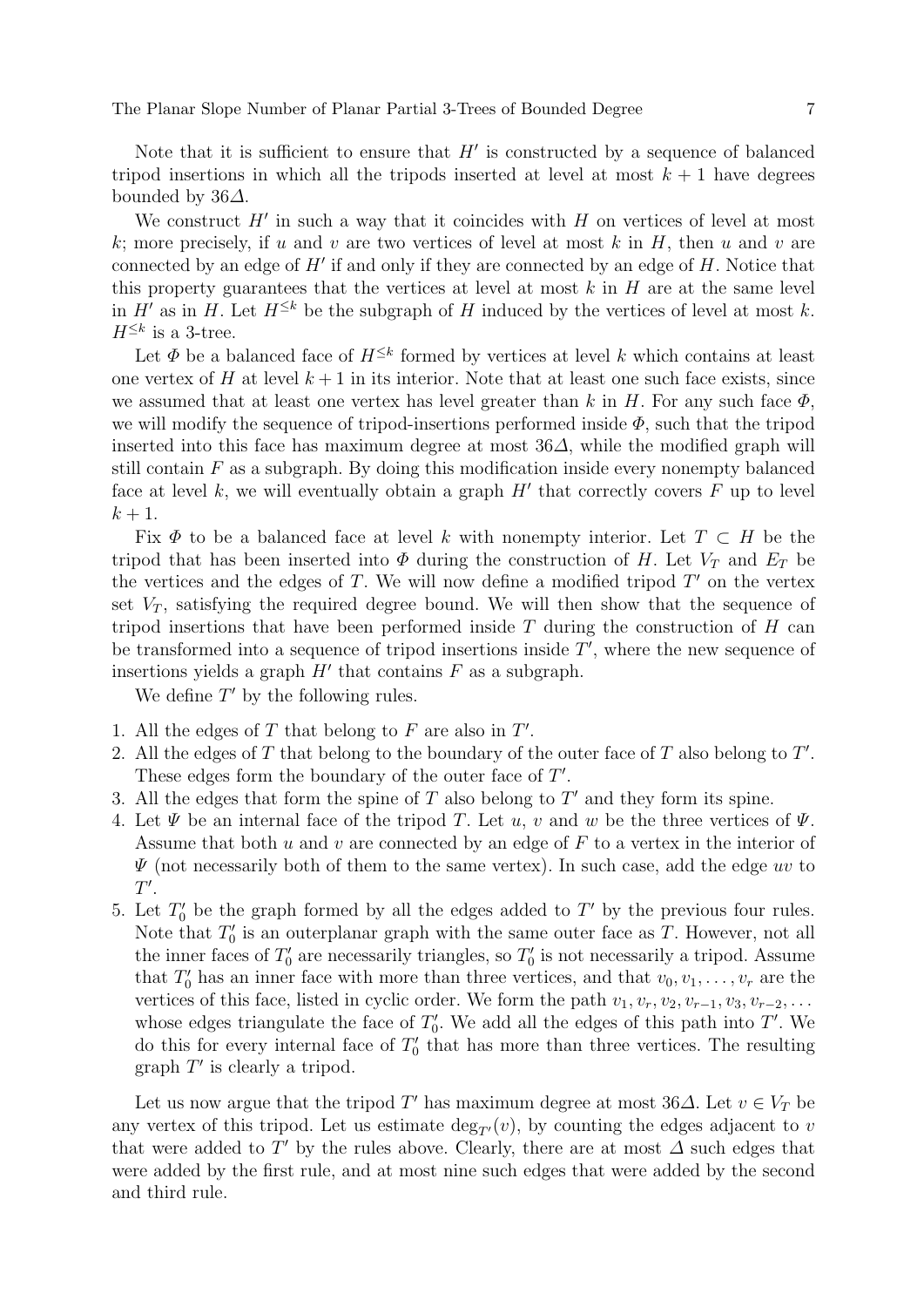We claim that there are at most 2 $\Delta$  edges incident with v added by the fourth rule. To see this, notice that if  $e = uv$  is an edge added by this rule, then at least one of the two faces of  $T$  that are incident to  $e$  must contain in its interior an edge  $e'$  of  $F$  that is incident to v. In such situation, we say that  $e'$  is responsible for the insertion of e into  $T'$ . Clearly, an edge of  $F$  may be responsible for the insertion of at most two edges incident with v. Since v has degree at most  $\Delta$  in F, this shows that at most 2 $\Delta$  edges incident with v are added to  $T_0'$  by the fourth rule. Consequently,  $T_0'$  has maximum degree at most  $3\Delta + 9$ .

To estimate the number of edges added to  $T'$  by the fifth rule, it is sufficient to observe that in every internal face of  $T_0'$  whose boundary contains  $v$  there are at most two edges of T' incident to v added by the fifth rule. Thus,  $\Delta(T') \leq 3\Delta(T'_0) \leq 9\Delta + 27 \leq 36\Delta$ , as claimed.

Having thus defined the tripod  $T'$ , we modify the graph  $H$  as follows. We remove all the vertices appearing in the interior of the face  $\Phi$  of  $H^{\leq k}$ ; that is, we remove the tripod T as well as all the vertices inserted inside  $T$ . Instead, as a first step towards the construction of  $H'$ , we insert T' inside  $\Phi$ .

To finish the construction of  $H'$ , we need to insert the vertices of level greater than  $k + 1$  into the faces of T', so that the resulting graph contains F as a subgraph. We perform this insertion separately inside every face of  $T_0'$ . Note that  $T_0'$  is a subgraph of T as well as a subgraph of  $T'$ , and that each internal face of  $T'_{0}$  is a union of several faces of T'. Let  $\Psi$  be a face of  $T'_0$ . If  $\Psi$  is a triangle, then  $\Psi$  is in fact a face of  $T'$  as well as a face of T. If T contains a subgraph  $H_{\Psi}$  inside  $\Psi$ , we define H' to contain the same subgraph inside  $\Psi$  as well. Since  $H_{\Psi}$  has been created by a sequence of tripod insertions inside  $\Psi$ , we can perform the same sequence of tripod insertion again inside the same face during the construction of  $H'$ .

Assume now that  $\Psi$  is not a triangle. In the graph H, the face  $\Psi$  is subdivided into a collection of triangular faces  $\Psi_1, \Psi_2, \ldots, \Psi_k$ . Let  $H_i$  be the subgraph of H appearing inside the face  $\Psi_i$  in H. We know that each  $H_i$  is a result of a sequence of tripod insertions.

Let us use the following terminology: if there is an edge of  $F$  that connects a vertex of  $H_i$  to a vertex v on the boundary of  $\Psi$ , we say that  $H_i$  is *adjacent* to v. Since the graph F is connected, each nonempty graph  $H_i$  must be adjacent to at least one vertex on the boundary of  $\Psi$ . Observe that if  $H_i$  is adjacent to two distinct vertices u and v on the boundary of  $\Psi$ , then the edge that connects u and v must belong to  $T'_0$  by the fourth rule in the construction of  $T'$ . In particular, u and v appear consecutively on the boundary of  $\Psi$ . This also shows that  $H_i$  cannot be adjacent to three distinct vertices of  $\Psi$ , since we assumed that  $\Psi$  is not a triangle.

Consider now the tripod  $T'$ . In this tripod, the face  $\Psi$  is triangulated into a collection of faces  $\Psi'_1, \Psi'_2, \ldots, \Psi'_k$ . Each of these triangular faces has at least one edge of  $T'_0$  on its boundary. We will insert the graphs  $H_1, H_2, \ldots, H_k$  into these faces, by performing for each  $H_i$  a sequence of tripod insertions which generates  $H_i$  inside one of the faces  $\Psi'_1, \Psi'_2, \ldots, \Psi'_k$ .

To ensure that the resulting graph will contain  $F$  as a subgraph, it suffices to guarantee that whenever  $H_i$  is adjacent to a vertex  $v \in \Psi$ , it will be inserted into a face  $\Psi'_j$  that contains  $v$  on its boundary. Such a face always exists, since each  $H_i$  is adjacent to at most two vertices of  $\Psi$ , and if it is adjacent to two vertices u, v, then the two vertices must be connected by an edge on the boundary of  $\Psi$ , which implies that there is a face  $\Psi'_{j}$  that contains both u and v on its boundary.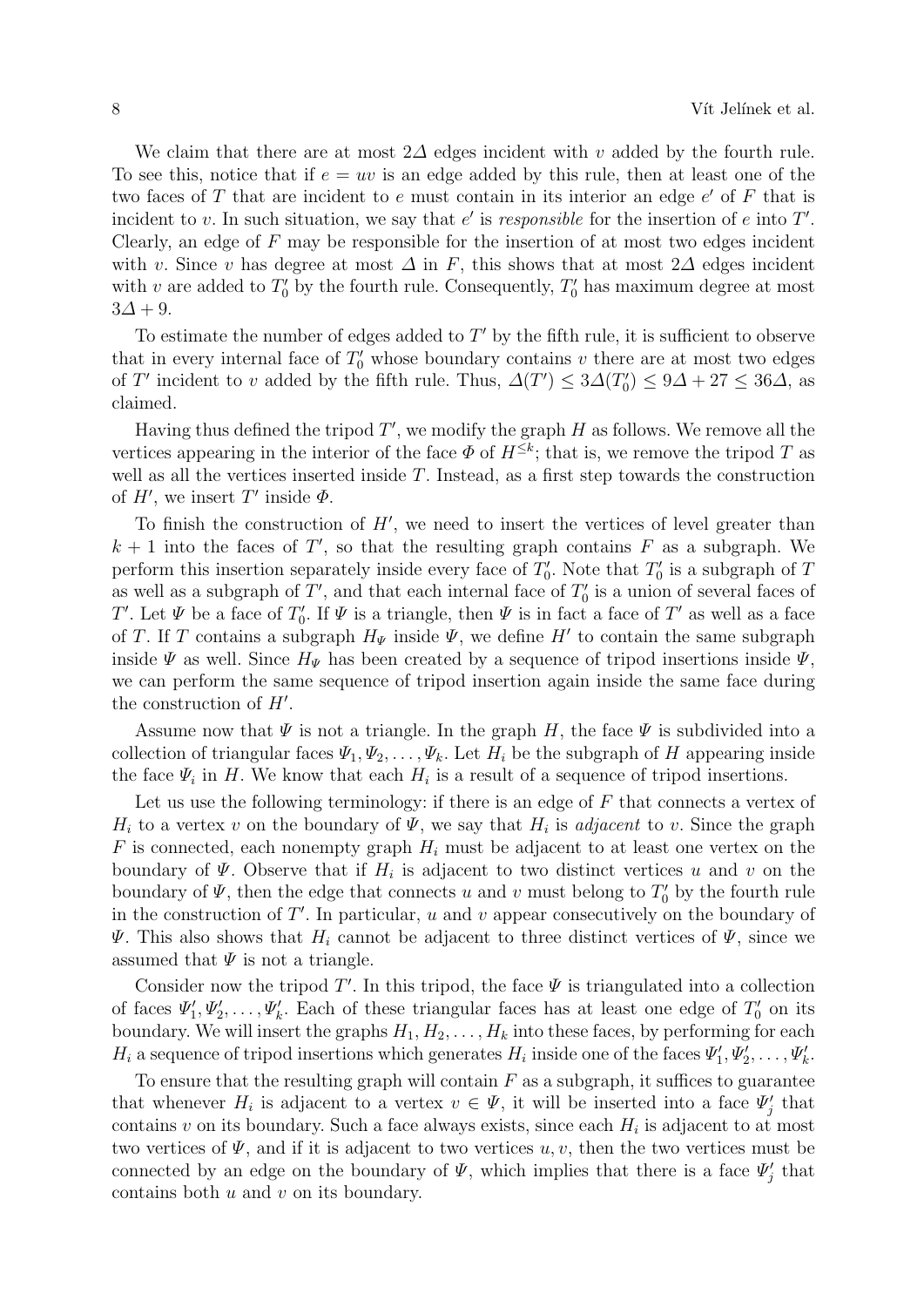The Planar Slope Number of Planar Partial 3-Trees of Bounded Degree 99

It may happen that two distinct graphs  $H_i$  and  $H_j$  need to be inserted into the same face  $\Psi'_{\ell}$ . In such case, the first graph is inserted directly into  $\Psi'_{\ell}$ , thus partitioning it into several smaller triangular subfaces, while all subsequent graphs that need to be inserted into  $\Psi'_{\ell}$  are inserted into an appropriately chosen subface of  $\Psi'_{\ell}$ . This subface need not be balanced. We choose this subface in such a way that we preserve the cyclic order of edges of F around every vertex v on the boundary of  $\Psi$ .

After we perform the construction above inside every face  $\Psi$  of  $T_0'$ , we obtain a plane 3-tree H' that correctly covers F up to level  $k + 1$ . This completes the proof of the lemma.  $\Box$ 

### 3.2. Proof of Proposition 3.2

To complete the proof of our main result, it remains to show that every plane semi-partial 3-tree of bounded maximum degree has a straight-line embedding with a bounded number of slopes.

We start with a brief overview of the construction. We will use the fact that a plane semi-partial 3-tree G can be decomposed into tripods formed by vertices of the same level, with each tripod T of level  $k \geq 1$  being inserted into a triangle  $\Phi$  formed by vertices of level  $k - 1$ . The triangle  $\Phi$  is itself an inner face of a tripod of level  $k - 1$ .

The tripods appearing in this decomposition of G may be arbitrarily large. However, a tripod T of level  $k \geq 1$  has only a bounded number of vertices that are adjacent to a vertex of the triangle  $\Phi$  of level  $k-1$ . These vertices of T will be called relevant vertices.

Given a tripod  $T$  in the decomposition of  $G$ , we will construct an embedding of  $T$  that only uses edge-slopes from a set of slopes  $S'$  and moreover, all the relevant vertices of  $T$ are embedded on points from a set of points  $P'$ , where the sets  $S'$  and  $P'$  are independent of T and their size is polynomial in  $\Delta$ .

We will then show that these embeddings of tripods (after a suitable scaling) can be nested into each other to provide the embedding of the whole graph G. We will argue that the number of edge-slopes in this embedding of G is bounded. This will follow from the fact that the balanced edges of  $G$  belong to a tripod and their slope belongs to  $S'$ , while the slopes of the tilted edges only depend on the positions of the relevant vertices of a tripod T and on the shape of the triangle  $\Phi$  surrounding T. Since the relevant vertices can only have a bounded number of positions, and the triangle  $\Phi$  is formed by balanced edges and hence may have only a bounded number of shapes, we will conclude that the tilted edges may only determine a bounded number of slopes.

Let us now describe the construction in detail. We recall that  $\Delta$  is a fixed constant throughout this section, and we let  $ST(\Delta)$  denote the set of plane semi-partial 3-trees of maximum degree at most  $\Delta$ . Any graph  $G \in ST(\Delta)$  can be created by a sequence of partial tripod insertions into balanced faces, where a partial tripod insertion is defined in the same way as an ordinary tripod insertion, except that some of the tilted edges are omitted when the new tripod is inserted.

Choose a graph  $G \in ST(\Delta)$ , and assume that T is a tripod that is used in the construction of G by a sequence of partial tripod insertions. Let  $\{x, y, z\}$  be the triangle in G into which the tripod  $T$  has been inserted. We say that a vertex  $v$  of  $T$  is relevant if  $v$  is connected by an edge of G to at least one of the vertices  $x, y$  or z. Since each of the three vertices x, y and z has degree at most  $\Delta$ , the tripod T has at most  $3\Delta$  relevant vertices. Let us further say that a bubble of T is relevant if it contains at least one relevant vertex.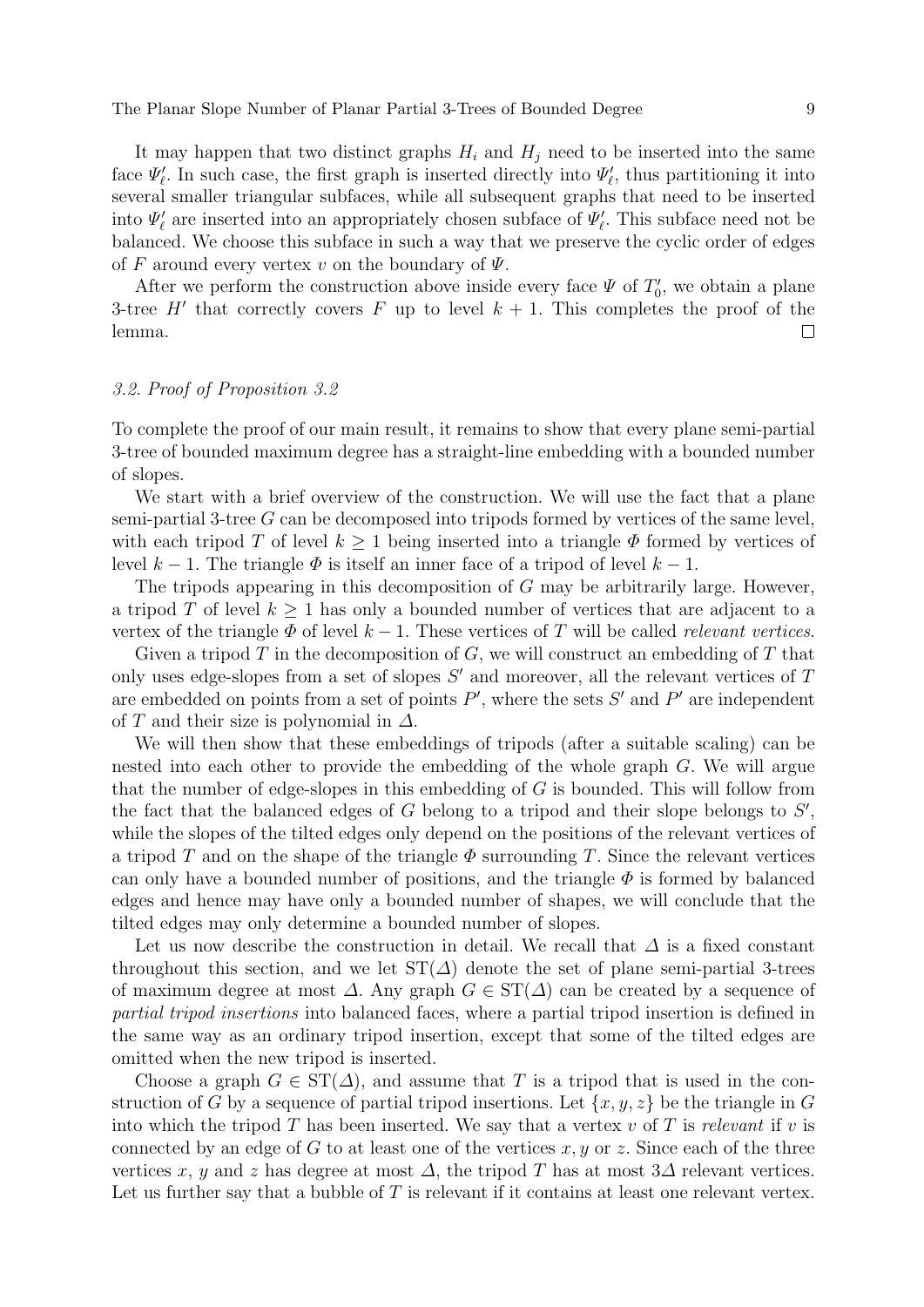Since every vertex of  $T$  is contained in at most six bubbles, we see that  $T$  has at most  $18\Delta$  relevant bubbles.

We will use the term *labelled tripod of degree*  $\Delta$  to denote a tripod T with maximum degree at most  $\Delta$ , together with an associated set of at most  $3\Delta$  relevant vertices of T. Let Tr( $\Delta$ ) be the (infinite) set of all the labelled tripods of degree  $\Delta$ . Similarly, a *labelled* bubble of degree  $\Delta$  is a bubble of maximum degree at most  $\Delta$ , together with a prescribed set of at most  $3\Delta$  relevant vertices.  $\mathcal{B}(\Delta)$  denotes the set of all such labelled bubbles.

Let  $\mathcal{E}_T$  be an embedding of a tripod in the plane, and let v be a vertex of  $\mathcal{E}_T$ . Let  $\alpha \in (0, 2\pi)$  be a directed slope. We say that the vertex v has visibility in direction  $\alpha$ , if the ray starting in v and having direction  $\alpha$  does not intersect  $\mathcal{E}_T$  in any point except v.

Throughout the rest of this section, let  $\varepsilon$  denote the value  $\pi/100$  (any sufficiently small integral fraction of  $\pi$  is suitable here).

Our proof of Proposition 3.2 is based on the following key lemma.

**Lemma 3.4. (Tripod Drawing Lemma)** For every  $\Delta$  there is a set of slopes S of size  $\mathcal{O}(\Delta^3)$ , a set of points P of size  $\mathcal{O}(\Delta^2)$ , and a set of triangles R of size  $\mathcal{O}(\Delta^3)$ , such that every labelled tripod  $T \in Tr(\Delta)$  has a straight-line embedding  $\mathcal{E}_T$  with the following properties:

- 1. The slope of any edge in the embedding  $\mathcal{E}_T$  belongs to S.
- 2. Each relevant vertex of  $\mathcal{E}_T$  is embedded on a point from P.
- 3. Each internal face of  $\mathcal{E}_T$  is homothetic to a triangle from R.
- 4. The central vertex of  $\mathcal{E}_T$  is embedded in the origin of the plane.
- 5. Any vertex of  $\mathcal{E}_T$  is embedded at a distance at most 1 from the origin.
- 6. Each spine of  $T$  is embedded on a single ray starting from the origin. The three rays containing the spines have directed slopes 0,  $2\pi/3$  and  $4\pi/3$ . Let these three rays be denoted by  $r_1$ ,  $r_2$  and  $r_3$ , respectively.
- 7. Let  $\widehat{r_ir_j}$  denote the closed convex region whose boundary is formed by the rays  $r_i$  and  $r_j$ . Any relevant vertex of  $\mathcal{E}_T$  embedded in the region  $\widehat{r_1r_2}$  (or  $\widehat{r_2r_3}$ , or  $\widehat{r_1r_3}$ ) has visibility in any direction from the set  $\langle \varepsilon, 2\pi/3 - \varepsilon \rangle$  (or  $\langle 2\pi/3 + \varepsilon, 4\pi/3 - \varepsilon \rangle$ , or  $\langle 4\pi/3 + \varepsilon, 2\pi - \varepsilon \rangle$ , respectively).

Note that the three regions  $\widehat{r_1r_2}$ ,  $\widehat{r_2r_3}$  and  $\widehat{r_1r_3}$  are not disjoint. For instance, if a relevant vertex of T is embedded on the ray  $r_1$ , it belongs to both  $\widehat{r_1r_2}$  and  $\widehat{r_1r_3}$ , and hence it must have visibility in any direction from the set  $\langle \varepsilon, 2\pi/3 - \varepsilon \rangle \cup \langle 4\pi/3 + \varepsilon, 2\pi - \varepsilon \rangle$ .

Before we prove Lemma 3.4, we show how the lemma implies Proposition 3.2.

Proof. (Proof of Proposition 3.2 from Lemma 3.4)

Let S be the set of slopes, P be the set of points and R be the set of triangles from Lemma 3.4. Let  $S'$  be the set of all the slopes that differ from a slope in  $S$  by an integer multiple of  $\varepsilon$ . Note that  $|S'| \leq \frac{\pi}{\varepsilon}|S|$ . Let P' be the (finite) set of points that can be obtained by rotating a point in P around the origin by an integral multiple of  $\varepsilon$ . Let R' be the (finite) set of triangles that is obtained by rotating the triangles in  $R$  by an integral multiple of  $\varepsilon$ .

We will show that any graph  $G \in ST(\Delta)$  has a straight-line embedding where the slopes of balanced edges belong to  $S'$  and the slopes of tilted edges also belong to a finite set which is independent of G.

Let T be a labelled tripod used in the construction of the graph  $G$ . Assume that  $T$ is inserted into a triangle formed by three vertices  $x, y, z$  (see Figure 2). Let  $\tau$  be the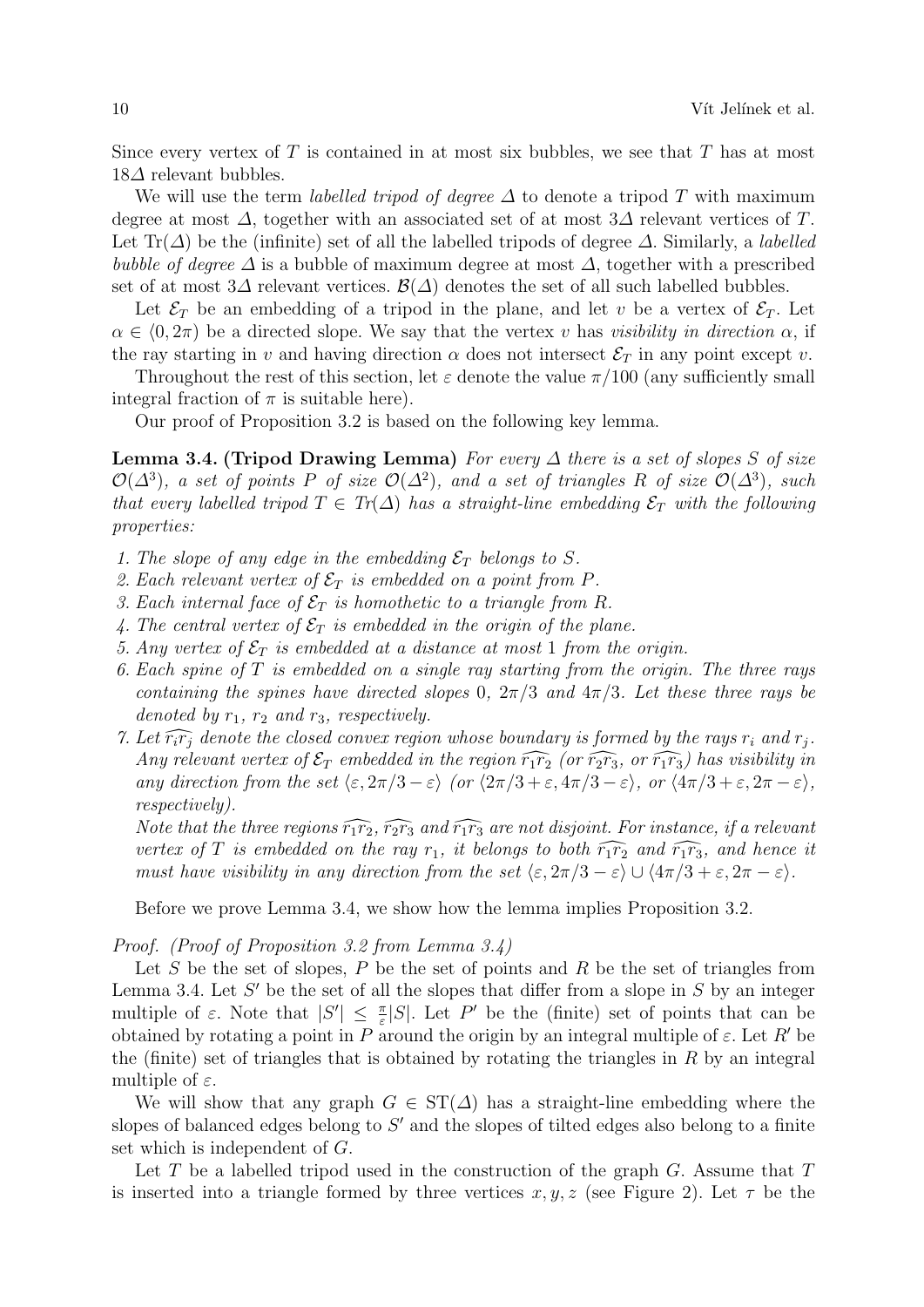

Fig. 2. Illustration of the proof of Proposition 3.2

triangle formed by the three points  $x, y, z$ . Assume that the three vertices are embedded in the plane. Without loss of generality, assume that the triangle  $\tau$  has acute angles by the vertices y and z, and the three vertices  $xyz$  appear in counterclockwise order around the boundary of  $\tau$ . Thus the altitude of  $\tau$  from the vertex x intersects the segment yz on a point p which is in the interior of the segment yz. Let  $\eta$  be the slope of the (directed) segment  $yz$ .

We can find a point c in the interior of the triangle  $\tau$ , and a positive real number  $r = r(\tau)$ , such that for any point v at a distance at most r from c, the following holds:

- 1. v is in the interior of  $\tau$
- 2. the slope of the segment vx differs from the slope of the segment  $px$  (which is equal to  $\eta + \pi/2$ ) by less than  $\varepsilon$
- 3. the slope of the segment vy differs from the slope of the segment  $py$  (which is equal to  $-\eta$ ) by less than  $\varepsilon$
- 4. the slope of the segment  $v\bar{z}$  differs from the slope of the segment  $p\bar{z}$  (which is equal to  $η$ ) by less than  $ε$

Indeed, it suffices to choose c sufficiently close to the point p and set r sufficiently small, and all the above conditions will be satisfied.

Consider now the embedding  $\mathcal{E}_T$  of T. Place the center of the tripod on the point c, and scale the whole embedding by the factor r, so that it fits inside the triangle  $\tau$ . In view of the four conditions above, and in view of the seventh part of Lemma 3.4, it is not difficult to observe that we may rotate the (scaled) embedding of  $T$  around the point  $c$ by an integral multiple of  $\varepsilon$  in such a way that every relevant vertex  $v \in T$  has visibility towards all its neighbors among the three vertices  $x, y, z$ . Thus, we are able to embed all the necessary tilted edges of G between  $xyz$  and T as straight line segments.

Note that in our embedding, all the balanced edges of  $T$  have slopes from the set  $S'$ , and all its internal faces are homothetic to the triangles from the set  $R'$ . Furthermore, any tilted edge has one endpoint in the set  $\{x, y, z\}$  and another endpoint in the set  $c + rP<sup>0</sup>$ (the set  $P'$  scaled r-fold and translated in such a way that the origin is moved to c). Hence any labelled tripod  $T \in \text{Tr}(\Delta)$  can be inserted inside the triangle xyz in such a way that the slopes of the edges always belong to the same finite set which depends on the triangle xyz but not on the tripod T. Note that the triangle  $xyz$  may be arbitrarily thin, in particular it can have inner angles smaller than  $\varepsilon$ .

Let us now show how the above construction yields an embedding of the whole graph G. For every such triangle  $\tau \in R'$ , fix the point  $c = c(\tau)$  and the radius  $r = r(\tau)$  from the above construction. Any scaled and translated copy of  $\tau$  will have the values of c and r scaled and translated accordingly.

We now embed the graph G recursively, by embedding the outer face as an arbitrary triangle from  $R'$ , and then recursively embedding each tripod into the appropriate face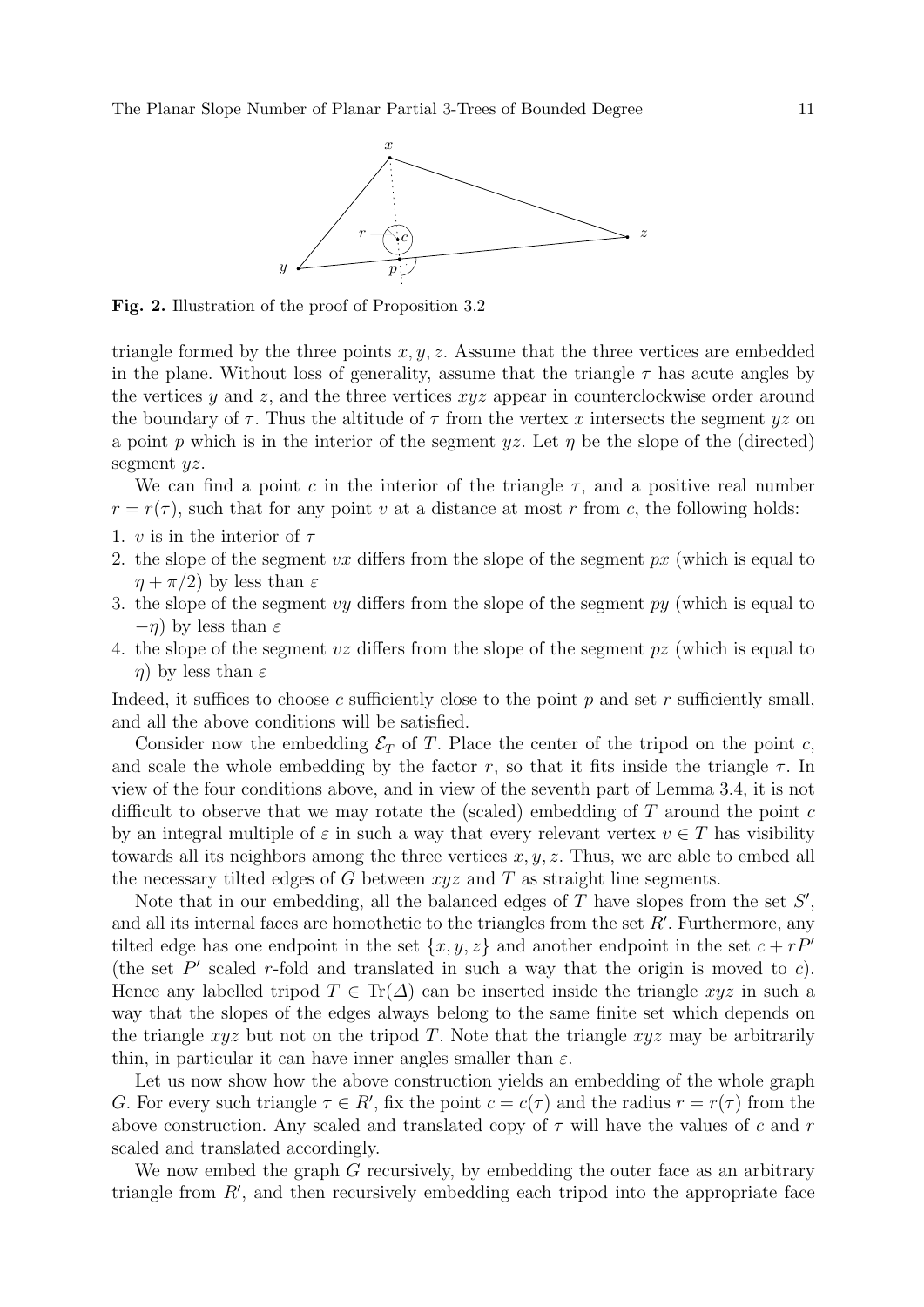by the procedure described above. Since we only insert tripods into balanced faces, it is easily seen that every tripod is being embedded inside a triangle of  $R'$ .

Overall, the construction uses at most  $|S'| = \mathcal{O}(\Delta^3)$  distinct slopes for the balanced edges, and at most  $|R'||P'| = \mathcal{O}(\Delta^5)$  distinct slopes for the tilted edges. The total number of slopes is then  $\mathcal{O}(\Delta^5)$ , as claimed.  $\Box$ 

In the rest of this section, we prove the Tripod Drawing Lemma. Let  $T$  be a labelled tripod and let  $B$  be a bubble of  $T$ . Recall that the root edge of  $B$  is the edge that belongs to a spine of  $T$ . Note that the same root edge is shared by two bubbles of  $T$ . Recall also that a bubble is called trivial if it only has two vertices.

We now introduce some terminology that will be convenient for our description of the structure of a given bubble.

**Definition 3.3.** Let  $B$  be a nontrivial bubble in a tripod  $T$ . The unique internal face of B adjacent to its root edge will be called the root face of B. The dual of a bubble B is the rooted binary tree  $\hat{B}$  whose nodes correspond bijectively to the internal faces of  $B$ , and two nodes are adjacent if and only if the corresponding faces of B share an edge. The root of the tree  $\overline{B}$  is the node that represents the root face of  $B$ .

When dealing with the internal faces of B, we will employ the usual terminology of rooted trees; for instance, we say that a face  $\Phi$  is the parent (or child) of a face  $\Psi$  if the node representing  $\Phi$  in  $\widehat{B}$  is the parent (or child) of the node representing  $\Psi$ . For every internal face  $\Phi$  of B, the three edges that form the boundary of  $\Phi$  will be called the top edge, the left edge and the right edge, where the top edge is the edge that  $\Phi$  shares with its parent face (or the root edge, if  $\Phi$  is the root face), while left and right edges are defined in such a way that the top, left, and right edge form a counterclockwise sequence on the boundary of  $\Phi$ . With this convention, we may speak of a left child face or right child face of  $\Phi$  without any ambiguity. Our terminology is motivated by the usual convention of embedding rooted binary trees with their root on the top, and the parent, the left child and the right child appearing in counterclockwise order around every node of the tree. Furthermore, for a given face  $\Phi$ , the bottom vertex of  $\Phi$  is the common vertex of the left edge and right edge of Φ.

Let us explicitly state the following simple fact which directly follows from our definitions.

**Observation 3.1.** Let  $\Phi_1, \Phi_2, \ldots, \Phi_k$  be a sequence of internal faces of a bubble B, such that for any  $j < k$ ,  $\Phi_{i+1}$  is the left child of  $\Phi_i$ . Then all the faces  $\Phi_1, \ldots, \Phi_k$  share a common vertex. In particular, if B has maximum degree  $\Delta$ , then  $k < \Delta$ . An analogous observation holds for right children as well.

We now describe an approach that allows us to embed an arbitrary bubble with maximum degree  $\Delta$  inside a bounded area using a bounded number of slopes.

**Lemma 3.5.** Let  $xyz$  be an equilateral triangle with vertex coordinates  $x = (0,0)$ ,  $y =$  $(1,0)$  and  $z = (1/2, -\sqrt{3}/2)$ . Fix two sequences of slopes  $\alpha_1, \alpha_2, \ldots, \alpha_{\Delta-1}$  and  $\beta_1, \beta_2$ , ...,  $\beta_{\Delta-1}$ , with  $0 > \alpha_1 > \alpha_2 > \cdots > \alpha_{\Delta-1} > -\pi/3$  and  $0 < \beta_1 < \beta_2 < \cdots < \beta_{\Delta-1} < \pi/3$ . Let S be the set of  $2\Delta - 1$  slopes  $\{0\} \cup \{\alpha_1, \alpha_2, \ldots, \alpha_{\Delta-1}\} \cup \{\beta_1, \beta_2, \ldots, \beta_{\Delta-1}\}.$  Let B be a bubble of maximum degree  $\Delta$ . Then B has a straight line embedding  $\mathcal{E}_B$  inside xyz that only uses the slopes from the set S, the root edge of  $\mathcal{E}_B$  corresponds to the segment xy, and moreover the triangular faces of  $\mathcal{E}_B$  form at most 2∆ − 3 distinct triangles up to homothetic equivalence.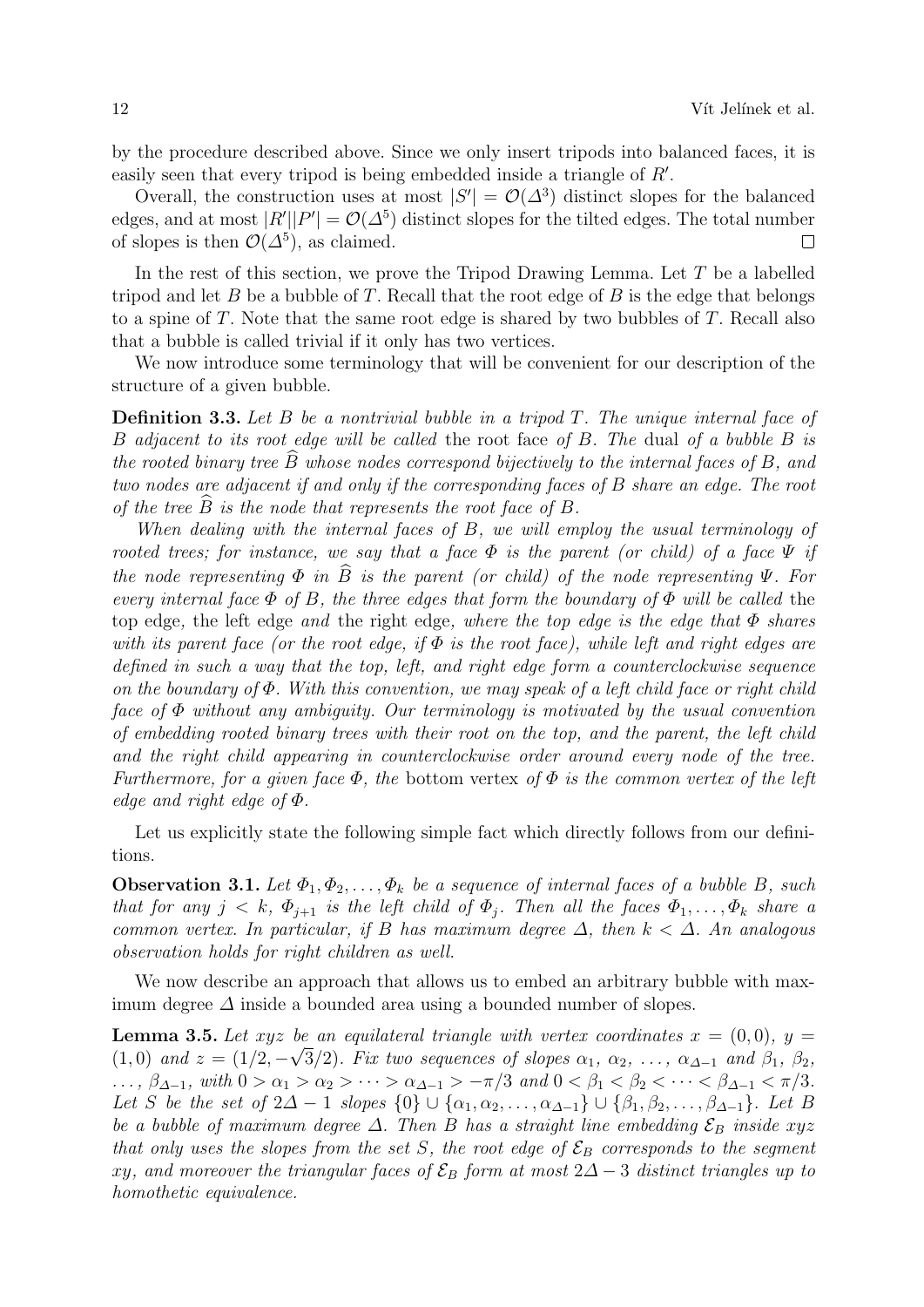

Fig. 3. Illustration of the proof of Lemma 3.5.

*Proof.* Proceed by induction on the size of  $B$ . If  $B$  is trivial, the statement holds. Assume now that B is a nontrivial bubble. Let  $\Phi_0$  be the root edge of B. See Figure 3.

Define the maximal sequence of faces  $\Phi_1, \Phi_2, \ldots, \Phi_\ell$  in such a way that  $\Phi_{i+1}$  is the left child of  $\Phi_i$ , with  $\Phi_1$  being the left child of the root edge  $\Phi_0$ . The maximality of the sequence means that  $\Phi_{\ell}$  has no left child. Symmetrically, define a maximal sequence of faces  $\Psi_1, \ldots, \Psi_r$  such that  $\Psi_1$  is the right child of  $\Phi_0$ , and  $\Psi_{i+1}$  is the right child of  $\Psi_i$ . By Observation 3.1, we know that  $\ell < \Delta - 1$  and  $r < \Delta - 1$ .

Let  $(p, \alpha)$  denote the ray starting at a point p and heading in direction  $\alpha$ .

Let B be an arbitrary bubble. Let  $v_1$  be the intersection of the rays  $(x, \alpha_1)$  and  $(y, \beta_1)$ . The root face  $\Phi_0$  will be embedded as the triangle  $xyv_1$ . Define points  $v_2, \ldots, v_{\ell+1}$  by specifying  $v_i$  as the intersection of  $(x, \alpha_i)$  and  $(v_1, \pi)$ . The face  $\Phi_i$  is then embedded as the triangle  $xv_iv_{i+1}$ . Similarly, define points  $w_2, \ldots, w_{r+1}$  where  $w_i$  is the intersection of  $(y, \beta_i)$  with  $(v_1, 0)$ . Then  $\Psi_1$  is embedded as the triangle  $yv_1w_2$ , while for  $k > 1$  we embed  $\Psi_k$  as the triangle  $yw_kw_{k+1}$ .

Note that when we remove the two vertices incident to the root edge from the bubble B, the remaining edges and vertices form a union of  $\ell+r$  bubbles  $B_1\cup\dots\cup B_\ell\cup B'_1\cup\dots\cup B'_\ell$ , where  $B_i$  is a bubble whose root edge is the right edge of  $\Phi_i$  while  $B'_j$  is rooted at the left edge of  $\Psi_j$ . Using induction, we know that each  $B_i$  has a straight line embedding inside the equilateral triangle whose top edge is the horizontal segment  $v_i v_{i+1}$  (and symmetrically for  $B'_j$ ).

This completes the proof.

Corollary 3.1. Let xyz be an arbitrary triangle and B a bubble of maximum degree  $\Delta$ . There are sets S of 2∆−1 slopes and R of 2∆−3 triangles that depend on xyz but not on B, such that B can be embedded inside xyz using only slopes from S and triangles from R for triangular faces, in such a way that the root edge of B coincides with the segment xy.

 $\Box$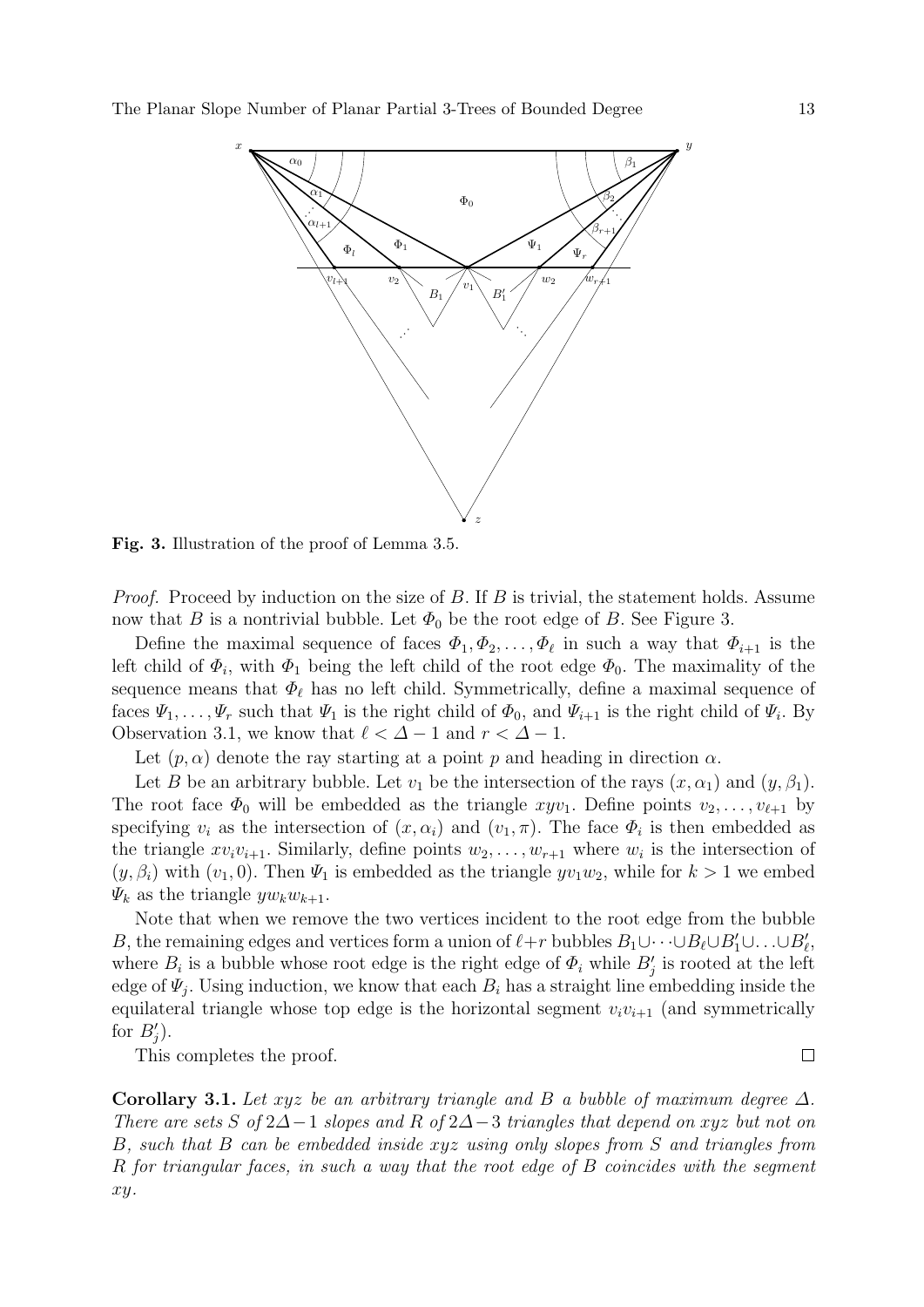

Fig. 4. An adder. The bold edges form the zigzag path.

Proof. This follows from Lemma 3.5, using the fact that for any triangle there is an affine transform that maps it to an equilateral triangle, and that affine transforms preserve the number of distinct slopes used in a straight-line embedding.  $\Box$ 

The construction from Lemma 3.5 can be applied to embed all the irrelevant bubbles of a given labelled tripod  $T$ . Unfortunately, the construction of Lemma 3.5 is not suitable for the embedding of relevant bubbles, because it provides no control about the position of the relevant vertices. Indeed, inside the triangle  $xyz$  of the previous lemma, there are infinitely many points where a vertex may be embedded by the construction described in the proof of the lemma. Thus, we can give no upper bound on the number of potential embeddings of relevant vertices.

For this reason, we now describe a more complicated embedding procedure, which allows us to control the position of the relevant vertices. We first need some auxiliary definitions.

**Definition 3.4.** An adder A is a bubble with a root edge h and another edge  $t \neq h$ , such that the dual tree of  $A$  is a path, and the edge  $t$  is an external edge adjacent to the single leaf face of A. See Figure 4. The edges h and t are called head and tail of the adder. It is easy to see that every adder contains a unique path Z whose first edge is h, its last edge is t and no other edge of Z belongs to the outer face of A. The path Z will be called the zigzag path of the adder A. The length of the adder is defined to be the number of edges of its zigzag path. By definition, each adder has length at least 2. An adder of length 2 will be called degenerate.

We will now show that adders of bounded degree can be embedded inside a prescribed quadrilateral using a bounded number of slopes and triangles.

**Lemma 3.6.** For every convex quadrilateral  $Q = abcd$  and for every  $\Delta$  there is a set S of  $\mathcal{O}(\Delta)$  slopes, a set  $S_0 \subseteq S$  of  $\mathcal{O}(1)$  slopes, and a set R of  $\mathcal{O}(\Delta)$  triangles such that any nondegenerate adder A of maximum degree  $\Delta$  has a straight line embedding  $\mathcal{E}_A$  with the following properties:

- 1. All the edge-slopes of  $\mathcal{E}_A$  belong to the set S.
- 2. All the edges on the outer face of  $\mathcal{E}_A$  have slopes from the set  $S_0$ .
- 3. Each internal face of  $\mathcal{E}_A$  is homothetic to a triangle from R.
- 4. The head of A coincides the edge ab of Q and the tail of A coincides with cd.
- 5. The embedding  $\mathcal{E}_A$  is contained in the convex hull of abcd.

Proof. Note that the lemma is clearly true when restricted to adders of length at most four (or any other bounded length). In the rest of the proof, we assume that A is an adder of length at least five.

We first deal with the case when the edges ab and cd are parallel (i.e.,  $Q$  is a trapezoid), and the adder A has odd length  $\ell = 2k + 1$ . Without loss of generality, assume that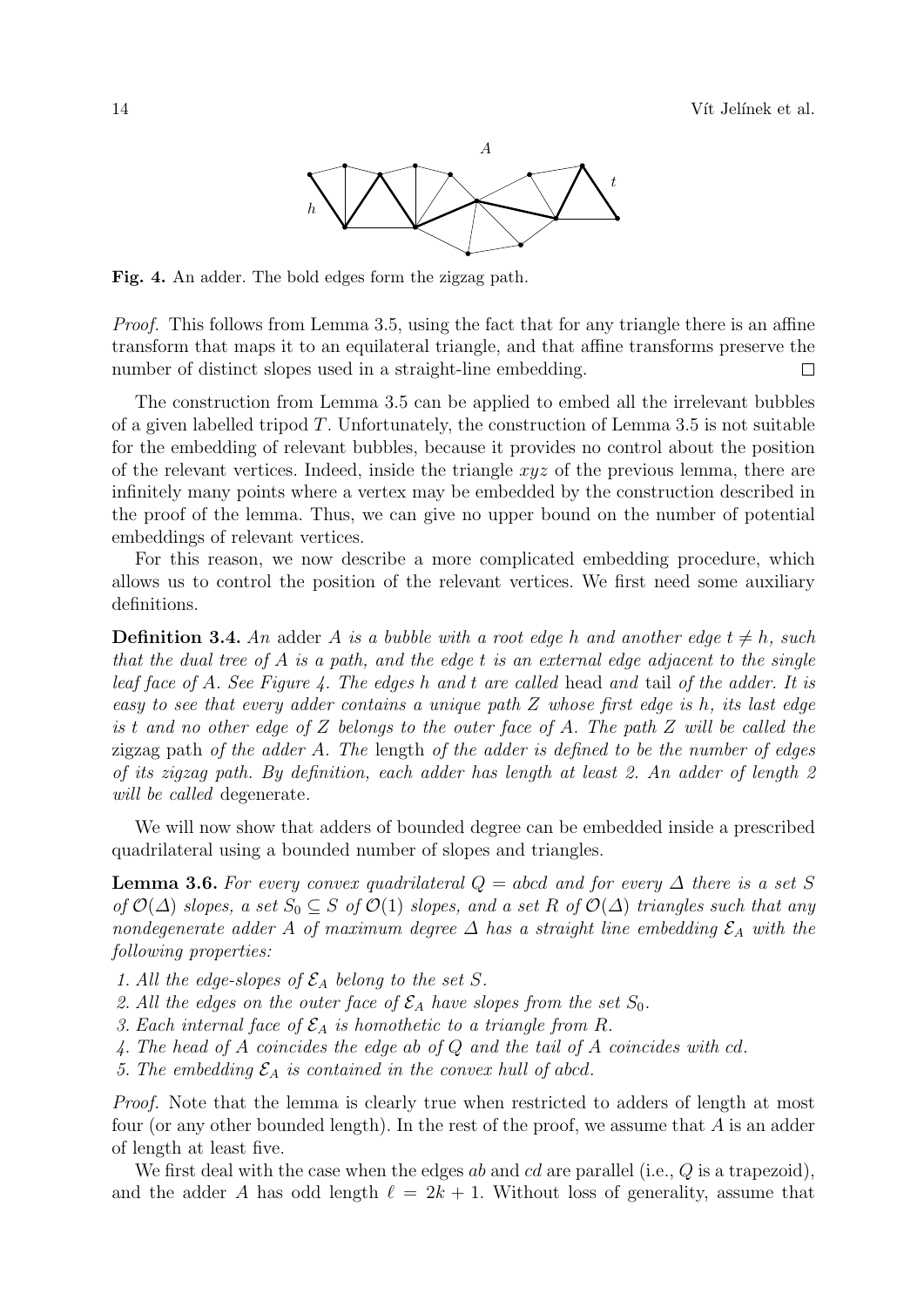

Fig. 5. Embedding an adder with prescribed head and tail. These figures illustrates the embedding of the adder of odd length  $2k + 1$ . The two figures correspond to the two cases depending on the parity of k.

the segments ab and cd are horizontal and that the line containing cd is above the line containing ab. Let  $\alpha$  be the slope of the diagonal ac and  $\beta$  the slope of the diagonal bd, with  $0 < \alpha < \beta < \pi$ . Let e be the point where the two diagonals intersect. Notice that the two triangles abe and cde are homothetic. Let  $r = ||ab||/||cd|| = ||ae||/||ce||$  be the dilation factor of the homothecy.

Let  $Z$  be the zigzag path of  $A$ . Let us identify the head of  $A$  with the segment  $ab$  and the tail of A with cd, in such a way that the cyclic order of the four points abcd on the boundary of  $Q$  is the same as the cyclic order in which the corresponding vertices appear on the outer face of A.

Since  $A$  has odd length, the endpoints of its zigzag path are diagonally opposite in  $Q$ , see Figure 5. We lose no generality by assuming that  $a$  and  $c$  are the endpoints of the zigzag path. Let  $v_0, v_1, v_2, \ldots, v_k, w_k, w_{k-1}, w_{k_2}, \ldots, w_1, w_0$  be the sequence of the vertices of Z, in the order in which they appear on the path Z, with  $v_0 = a, v_1 = b, w_0 = c$ , and  $w_1 = d$ . Fix an arbitrary slope  $\gamma$  such that  $\beta < \gamma < \pi$ . All the vertices of Z will be embedded on the two diagonals ac and bd. Since the first two and last two vertices have already been embedded, let us proceed by induction, separately in each half of Z. If, for some  $i \geq 0$ , the vertex  $v_i$  has already been embedded on the diagonal ac, then we embed  $v_{i+1}$  on bd in such a way that the segment  $v_i v_{i+1}$  is horizontal. If  $v_i$  has been embedded on the diagonal bd, then  $v_{i+1}$  is embedded on ac and the slope of  $v_i v_{i+1}$  is equal to  $\gamma$ .

We proceed similarly with the vertices  $w_i$ : if  $w_i$  is on ac then  $w_{i+1}$  is on bd and the segment  $w_i w_{i+1}$  has slope  $\gamma$ ; otherwise  $w_i$  is on bd and  $w_{i+1}$  is on ac and the corresponding segment is horizontal.

We may easily show by induction that for any i, the triangles  $ev_i v_{i+1}$  and  $ev_i w_{i+1}$  are similar, all of them with the same ratio  $r = ||ev_i||/||ew_i||$ . Furthermore, we see that  $ev_i v_{i+1}$ is similar to  $ev_{i+2}v_{i+3}$ , with a ratio q that is independent of i. From these facts, we see that all the segments of the form  $v_iw_{i+1}$  have at most two distinct slopes (depending on the parity of i), and similarly for the segments of the form  $w_i v_{i+1}$ .

Let us consider all the triangles formed by triples of vertices  $xyz$  where  $x, y$  and z are three consecutive vertices of the path Z. Note that these triangles are internally disjoint, and their edges form at most six distinct slopes, namely  $0, \alpha, \beta, \gamma$ , the slope of the segment  $v_kw_{k-1}$  and the slope of the segment  $v_{k-1}w_k$ . Furthermore, the latter two slopes belong to a set of at most four slopes that are independent of k, and hence independent of the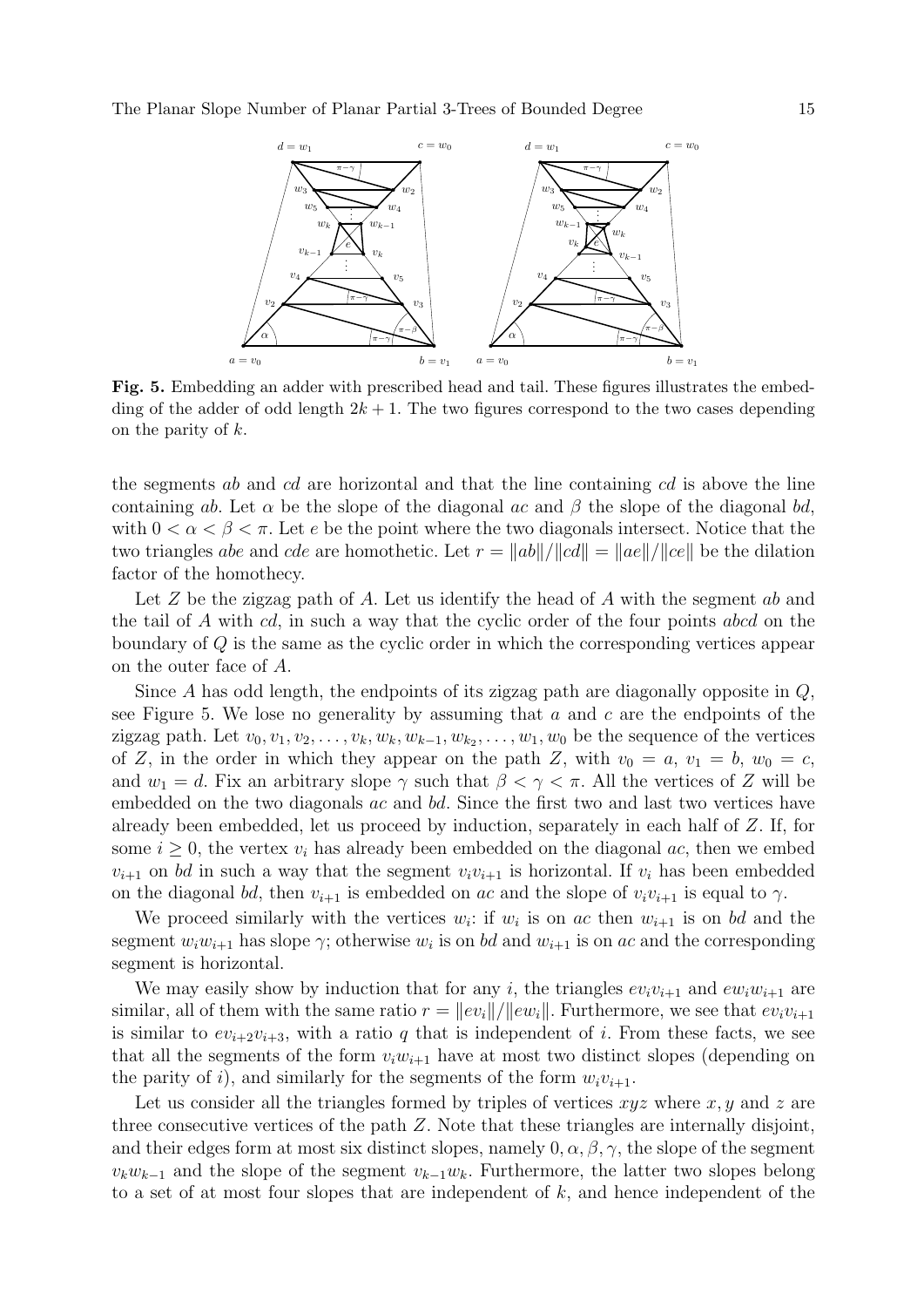adder A. The union of the above-described triangles will form the outer boundary of our embedding of A. It remains to place the vertices of A that do not belong to  $Z$  to this boundary.

Let us fix  $\Delta - 2$  additional slopes  $\gamma_1 < \gamma_2 < \cdots < \gamma_{\Delta-2}$  which are all greater than  $\gamma$ but smaller than  $\pi$ . Note than any vertex u of A that does not belong to Z is incident to exactly one edge that does not belong to the outer face of  $A$ , and this edge connects u to a vertex of  $Z$ . Thus, to complete the description of the embedding of  $A$ , it suffices to specify, for every vertex v of  $Z$ , the slopes of all the edges that do not belong to the outer face of A and that connect v to a vertex not belonging to  $Z$ . Thus, let us fix an arbitrary vertex v of Z. Let us assume that v has been embedded on the diagonal ac and that  $v = v_i$  for some  $i \leq k$  (the cases when v belongs to bd or  $v = w_i$  are analogous). Let  $u_1, \ldots, u_\ell$  be the vertices not belonging to Z and adjacent to v by an internal edge of A. Note that if v has at least one such neighbor  $u_i$ , then  $v \neq v_0$ , because  $v_0$  is not incident to any edge not belonging to the outer face. Let  $v^+$  be the vertex that follows after v on Z (typically,  $v^+ = v_{i+1}$ , unless  $v = v_k$ , when  $v^+ = w_k$ ). Assume that the vertices  $u_1, \ldots u_\ell$ are listed in their counterclockwise order with respect to the neighborhood of  $v$ . Let us place each  $u_i$  at the intersection of the line  $v_{i-1}v^+$  and the ray  $(v, \pi + \gamma_i)$ . This choice guarantees that the edge  $vu_i$  has slope  $\gamma_i$ .

We have thus found a straight line embedding of A that has all the required properties and uses at most  $\Delta + \mathcal{O}(1)$  slopes. This completes the case when A is an odd-length adder and Q is a trapezoid.

Assume now that A is an arbitrary nondegenerate adder of length  $\ell \geq 5$ , and Q is an arbitrary convex quadrilateral. Our goal is to reduce this situation to the cases solved above. Note that the adder A can be written as a union of two non-degenerate sub-adders  $A_1$  and  $A_2$ , where  $A_1$  has odd length,  $A_2$  has length three or four,  $A_1$  has the same head as A,  $A_2$  has the same tail as A, the tail of  $A_1$  is the head of  $A_2$ , and the adders  $A_1$  and  $A_2$ are otherwise disjoint. Accordingly, the convex quadrilateral  $Q = abcd$  can be decomposed into a union of two internally disjoint quadrilaterals  $Q_1 = abc'd'$  and  $Q_2 = d'c'cd$ , where  $Q_1$  is a trapezoid. We may now use our previous arguments to construct an embedding of  $A_1$  inside  $Q_1$ , and an embedding of  $A_2$  inside  $Q_2$ , and combine the two embeddings into an embedding of Q satisfying the conditions of the lemma.  $\Box$ 

We will use adders as basic building blocks in a procedure that embeds any given bubble with prescribed relevant vertices in such a way that the embedding of all the relevant vertices is chosen from a finite set of points. The following technical lemma summarizes all the key properties of the bubble embedding that we are about to construct.

**Lemma 3.7.** Let  $T = abc$  be an isosceles triangle with base ab, and with internal angles  $\varepsilon/2$ ,  $\varepsilon/2$  and  $\pi - \varepsilon$ . Assume that the line ab is horizontal and the point c is below the line ab. For every  $\Delta > 0$  there is a set S of  $\mathcal{O}(\Delta^3)$  slopes, a set P of  $\mathcal{O}(\Delta)$  points, and a set R of  $\mathcal{O}(\Delta^3)$  triangles, such that every labelled bubble  $B \in \mathcal{B}(\Delta)$  has an embedding  $\mathcal{E}_B$ with the following properties.

- 1. All the edge-slopes of  $\mathcal{E}_B$  belong to S.
- 2. Any relevant vertex of B is embedded at a point from P.
- 3. Every internal face of  $\mathcal{E}_B$  is homothetic to a triangle from R.
- 4. The root edge of B coincides with the segment ab.
- 5. The whole embedding  $\mathcal{E}_B$  is inside the triangle T.
- 6. Any relevant vertex of  $\mathcal{E}_B$  has visibility in any direction from the set  $\langle \pi + \varepsilon, 2\pi \varepsilon \rangle$ .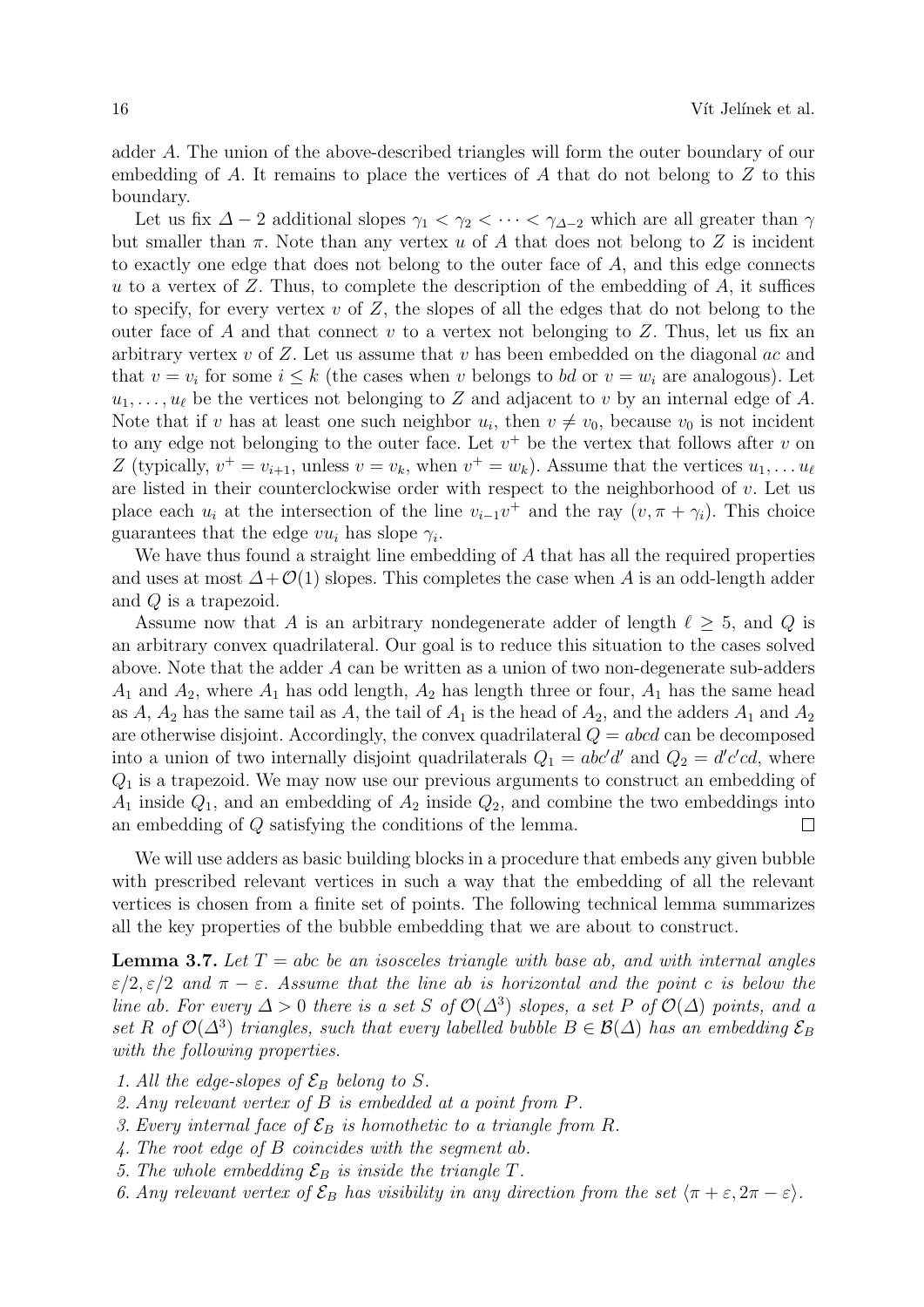

Fig. 6. An example of a labelled bubble B with its dual tree  $\hat{B}$ . Relevant vertices are represented by large black disks. The large gray disks of the bottom figure represent the non-relevant priority vertices.

*Proof.* Let us first introduce some terminology (see Figure 6). Let  $B \in \mathcal{B}(\Delta)$  be a labelled bubble. Recall from Definition 3.3 that the dual of B, denoted by  $\widehat{B}$ , is a rooted binary tree whose root corresponds to the root face of B. For an internal face  $\Phi$  of B, we let  $\widehat{\Phi}$ denote the corresponding node of  $\widehat{B}$ . We distinguish several types of nodes in  $\widehat{B}$ . A node  $\widehat{\Phi}$  is called *relevant node*, if the bottom vertex of the face  $\Phi$  is a relevant vertex of B. A node  $\widetilde{\Phi}$  of  $\widetilde{B}$  is called *peripheral* if the subtree of  $\widetilde{B}$  rooted at  $\widetilde{\Phi}$  does not contain any relevant node, in other words, neither  $\widehat{\Phi}$  nor any descendant of  $\widehat{\Phi}$  is relevant. A node is central if it is not peripheral. Note that the central nodes induce a subtree of  $\hat{B}$ ; we let  $B'$  denote this subtree. By construction, all the leaves of  $B'$  are relevant nodes (but there may be relevant nodes that are not leaves).

A node  $\widehat{\Phi}$  of  $\widehat{B}'$  is a *branching node* if both its children belong to  $\widehat{B}'$  as well. A node of  $\widehat{B}'$ is a connecting node if it is neither relevant nor branching. By definition, each connecting node has a unique child in  $\hat{B}'$ , and the connecting nodes induce in  $\hat{B}'$  a disjoint union of paths. We call these paths the connections.

We say that a face  $\Phi$  of B is a relevant face if the corresponding node  $\widehat{\Phi}$  is a relevant node. Peripheral faces, branching faces and connecting faces are defined analogously. Let B' be the subgraph of B whose dual is  $\widehat{B}'$ . If  $\widehat{B}'$  is empty, define B' to be the trivial bubble consisting of the root edge of  $B$ . In any case,  $B'$  is a subbubble of  $B$  and has the same root edge as B.

Note that since every leaf of  $\widehat{B}'$  is a relevant node, and since B has at most  $3\Delta$  relevant vertices by definition of  $\mathcal{B}(\Delta)$ , the tree  $\widehat{B}$ <sup>'</sup> has at most  $\mathcal{O}(\Delta)$  leaves and consequently at most  $\mathcal{O}(\Delta)$  branching nodes.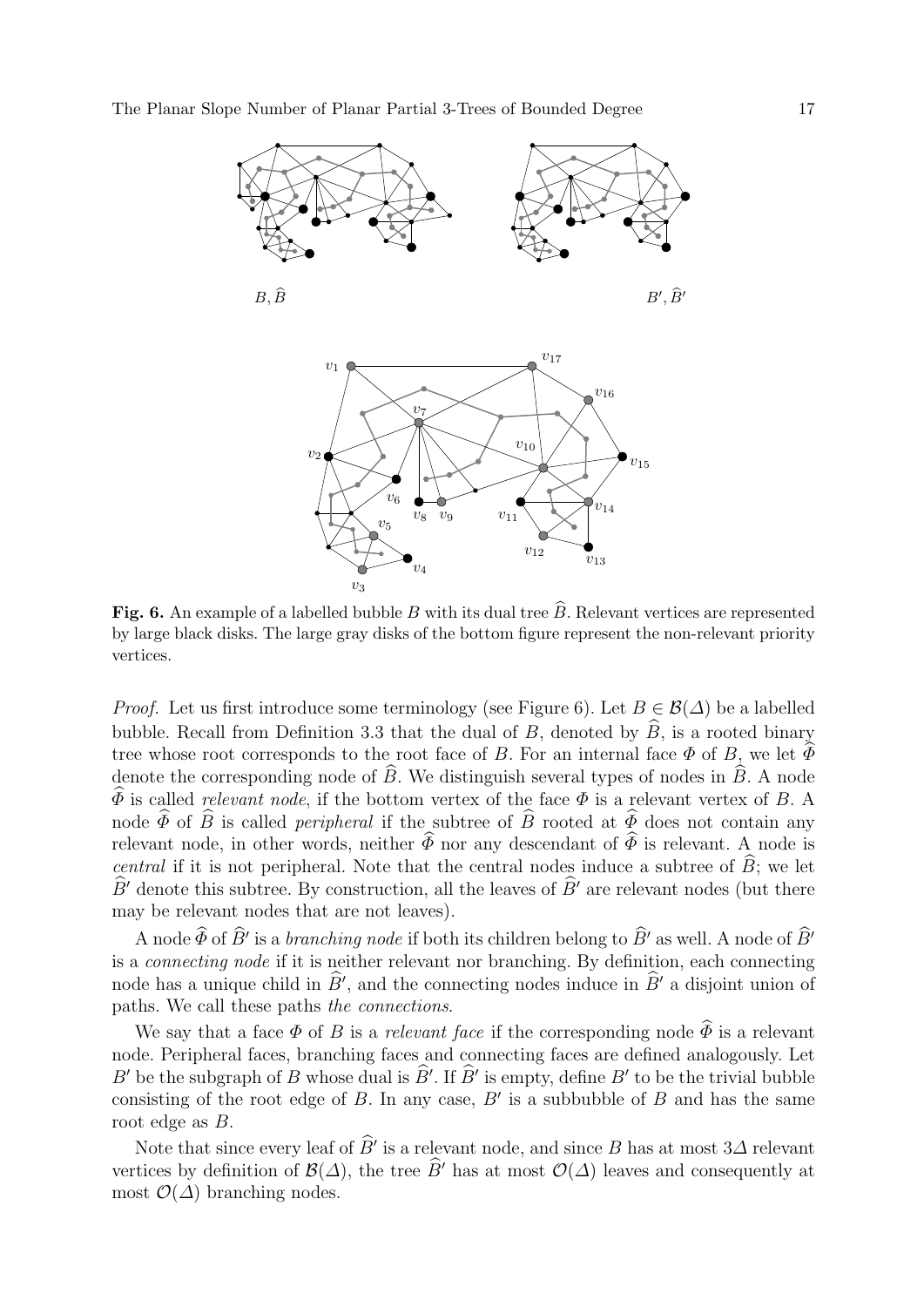Let us now describe the basic idea of the proof. We begin by specifying the set  $P$  of points. The points of  $P$  will form a convex cup inside the triangle  $T$ . For a given bubble  $B \in \mathcal{B}(\Delta)$ , we construct the embedding  $\mathcal{E}_B$  in three steps. In the first step, we take all the vertices of B that belong to relevant faces and branching faces, and embed them to the points of P. In the second step, we embed all the connecting faces. Each connection in  $\hat{B}'$  corresponds to a (possibly degenerate) adder contained in  $B'$ , whose head and tail have been embedded in the first step. Using the construction from Lemma 3.6, we insert these adders into the embedding. Thus, in the first two steps, we construct an embedding of  $B'$ . In the third step, we extend this embedding into an embedding of  $B$  by adding the peripheral faces. These faces form a disjoint union of subbubbles, each of them rooted at an edge belonging to the outer face of  $B'$ . We use Corollary 3.1 to embed each of these subbubbles into a thin triangle above a given root edge.

Let us describe the individual steps in detail. Set  $D = 18\Delta$ . Recall that T is an isosceles triangle with base  $ab$ . Let C be any circular arc with endpoints  $a$  and  $b$ , drawn inside T. Choose a sequence  $p_1, p_2, \ldots, p_D$  of distinct points of C, in such a way that  $p_1 = a, p_D = b$ , and the remaining points are chosen arbitrarily on C in order to form a left-to-right sequence. Let P be the set  $\{p_1, \ldots, p_D\}$ .

Let us say that a vertex v of B is a *priority vertex* if it either belongs to a relevant face, or it belongs to a branching face, or it belongs to the root edge of B. Note that all priority vertices actually belong to  $B'$ , and that each relevant vertex is a priority vertex as well. Let  $\ell$  be the number of priority vertices. We know that B has at most 3 $\Delta$  relevant faces. Since every leaf of  $\hat{B}$ <sup>'</sup> represents a relevant face, we see that  $B'$  has at most  $3\Delta - 1$ branching faces. This implies that  $\ell < D = 18\Delta$ .

Let  $v_1, v_2, \ldots, v_\ell$  be the sequence of all the priority vertices of B, listed in counterclockwise order of their appearance on the outer face of B, in such a way that  $v_1$  and  $v_\ell$ are the vertices of the root edge of B. For each  $i \in \{1, \ldots, \ell - 1\}$ , we embed the vertex  $v_i$  on the point  $p_i$ , while the vertex  $v_\ell$  is embedded on the point  $v_D = b$ . Note that this embedding guarantees that the root edge of B coincides with the segment  $ab = p_1 p_D$ . Moreover, since this embedding preserves the cyclic order of the vertices on the boundary of the outer face, we know that the edges induced by the priority vertices do not cross. This completes the first step of the embedding.

In the second step, we describe the embedding of the connecting faces of B. Let  $\Phi_1, \Phi_2, \ldots, \Phi_k$  be a sequence of faces of B corresponding to a connection in B, where we assume that for each  $i < k$ , the node  $\Phi_i$  is the parent of  $\Phi_{i+1}$  in B. See Figure 7. Let x be the left vertex of  $\Phi_1$  and let y be the right vertex of  $\Phi_1$ . The vertices x and y either form the root edge of B, or they belong to the parent face of  $\Phi_1$ , which is either a relevant face or a branching face. In either case, both  $x$  and  $y$  are priority vertices. In particular, x corresponds to a point  $p_m \in P$ , and y corresponds to  $p_n \in P$ , for some  $m < n$ .

Consider now the face  $\Phi_k$ . Since it is neither relevant nor branching, it has a unique child face  $\Phi'$  in B'. The face  $\Phi'$  is relevant or branching, so all its vertices are priority vertices. Let u be the left vertex of  $\Phi'$  and let v be its right vertex. The edge uv is the intersection of  $\Phi'$  and  $\Phi_k$ . Let A be the adder formed by the union of the faces  $\Phi_1, \ldots, \Phi_k$ , with head  $xy$  and tail  $uv$ . Note that this adder does not contain any other priority vertices apart from  $x, y, u$  and  $v$ . In particular, the vertex  $u$  is either equal to  $x$ , or it corresponds to  $p_{m+1}$ . For the vertex v, we have three possibilities: either  $v = y$ , or  $v = p_{n-1}$ , or  $v = p_{\ell-1}$ and  $y = p_D$ .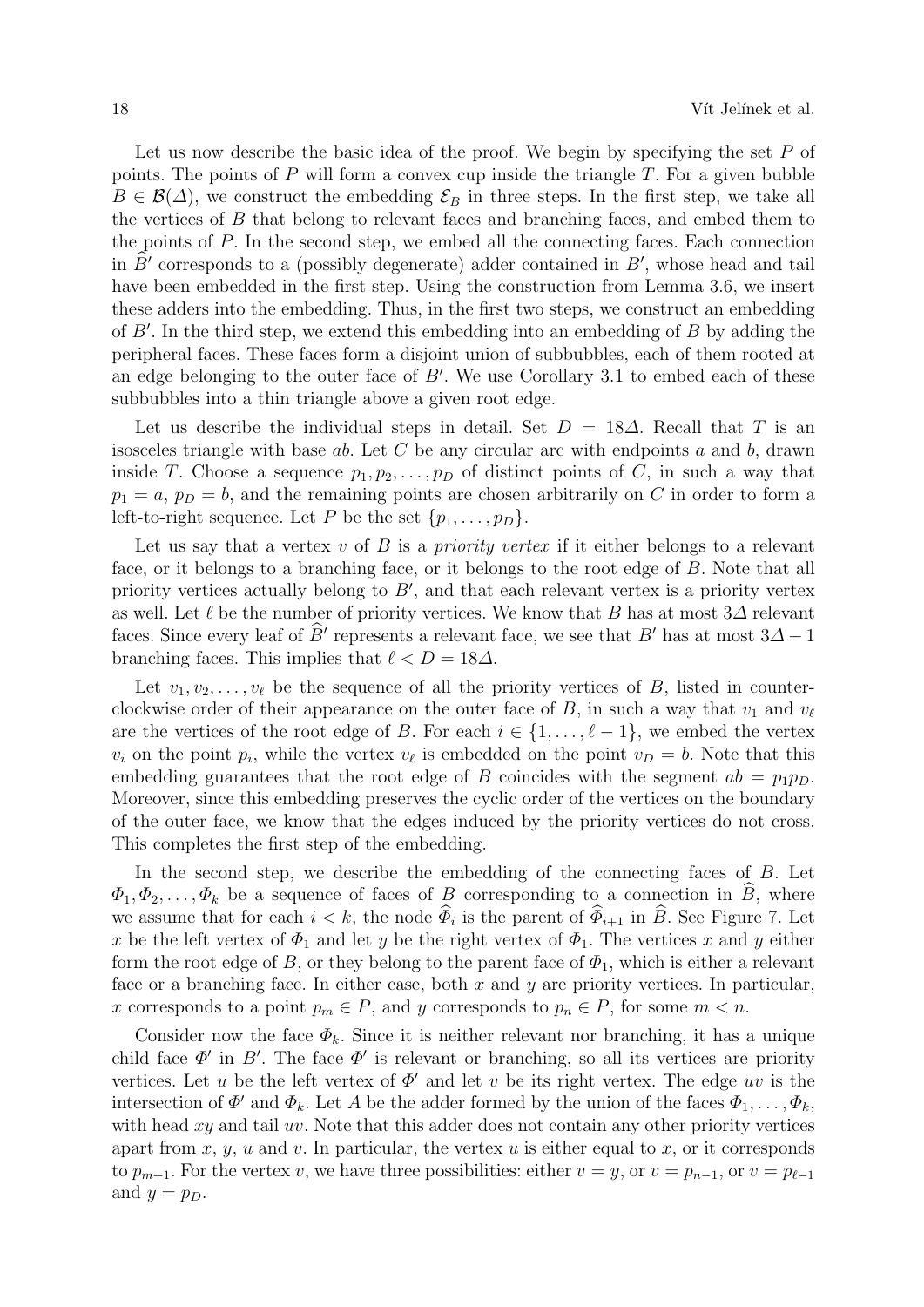

Fig. 7. An adder representing a connection in  $\tilde{B}$ .



Fig. 8. The auxiliary points from the set Q.



Fig. 9. The embedding of a degenerate connection adder.

Let us first deal with the case when the adder A is degenerate, i.e., either  $x = u$  or  $y = v$ . We first define a set Q of auxiliary points (see Figure. 8. For every  $i < D$ , consider the segment  $p_i p_{i+1}$ , and subdivide this segment with  $\Delta - 2$  new points  $q_1^i, q_2^i, \ldots, q_{\Delta-2}^i$ . Next, for  $i < D-1$ , consider also the segment  $p_i p_D$  and subdivide it with  $\Delta - 2$  points  $\tilde{q}_1^i, \tilde{q}_2^i, \ldots, \tilde{q}_{\Delta-2}^i$ . Let Q be the set of all the points  $q_j^i$  and  $\tilde{q}_j^i$ , for all i and j.

Assume now that A is a degenerate adder with  $x = u$  (the case when  $y = v$  is analogous). Recall that A has k internal faces  $\Phi_1, \ldots, \Phi_k$ . All these faces share the vertex x, and in particular, x has degree  $k + 1$  in A. This shows that  $k < \Delta$ , and consequently there are at most  $\Delta - 2$  non-priority vertices in A, all of them on a path from v to y. See Figure 9. If  $v = p_{n-1}$ , we embed these non-priority vertices on the points  $q_1^{n-1}, \ldots, q_{k-1}^{n-1}$ . On the other hand, if  $v = p_{\ell-1}$  and  $y = p_D$ , we embed the non-priority vertices of A on the points  $\tilde{q}_1^{\ell-1}, \ldots, \tilde{q}_{k-1}^{\ell-1}$  $\frac{k-1}{k-1}$ . This determines the embedding of A.

Consider now the case when A is non-degenerate. The four vertices  $x, y, u$  and v form a convex quadrilateral, and we embed A inside this quadrilateral, using the construction of Lemma 3.6. This again determines the embedding of A.

Using the constructions described above, we embed all the adders representing connections in  $B$ . Note that each adder is embedded inside the convex hull of its head and tail.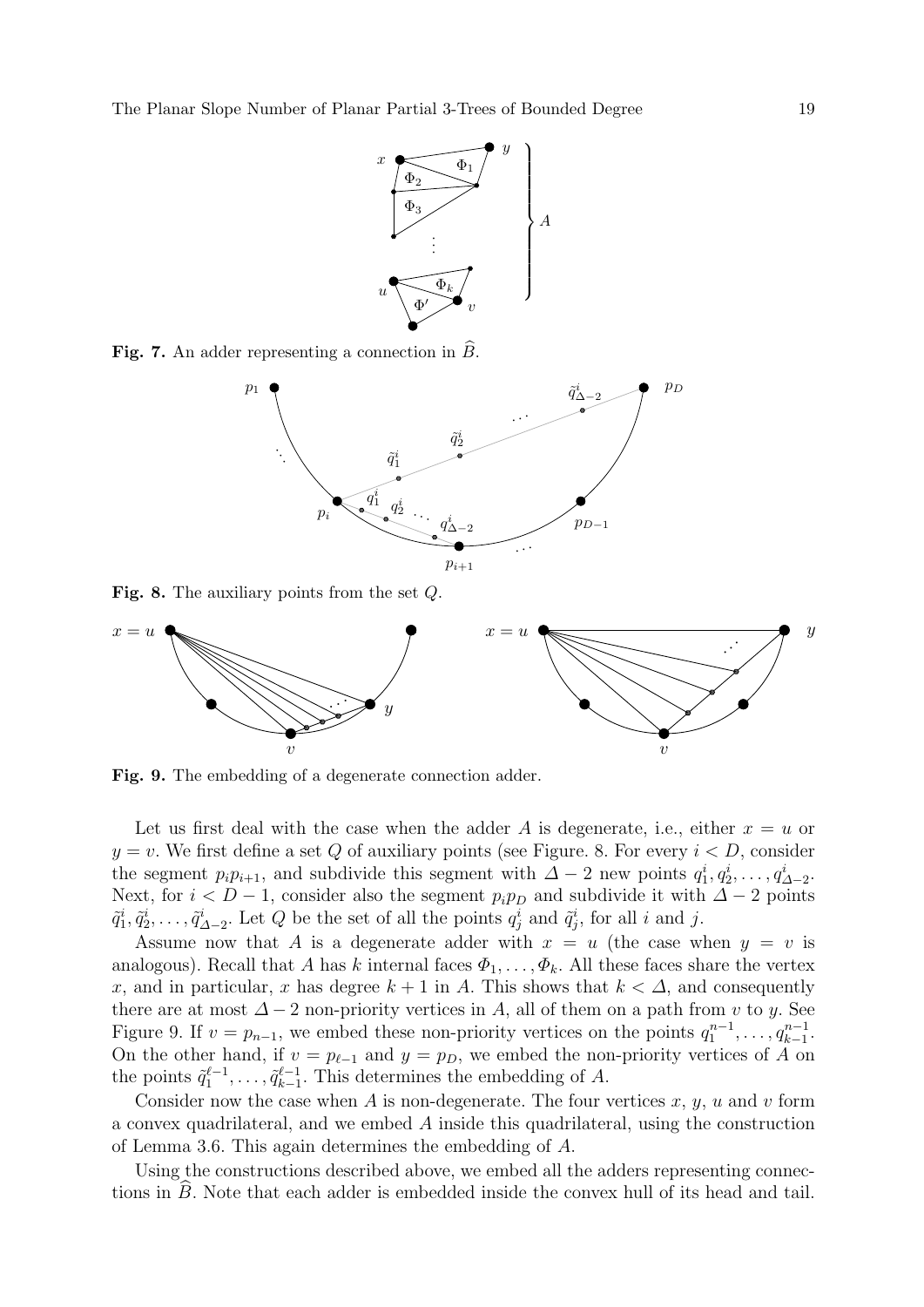Moreover, if A and A' are adders representing two different connections, the convex hull of the head and tail of  $A$  is disjoint from the convex hull of the head and tail of  $A'$ , except for at most one vertex shared by the two adders. This shows that the embedding is indeed a plane embedding of the graph  $B'$ , completing the second step of the construction.

Before we describe the last step, let us estimate the number of vertices, edge-slopes and internal faces that may arise in the first two steps. Clearly, any relevant vertex is embedded on a point from the set P, which has size  $\mathcal{O}(\Delta)$  and does not depend on the bubble B.

Any edge e embedded in the first two steps may have one of the following forms.

- The edge e connects two points from P. Such edges can take at most  $\mathcal{O}(\Delta^2)$  slopes.
- The edge e connects a vertex from P to a vertex from Q. This yields  $\mathcal{O}(\Delta^3)$  possible slopes.
- The edge e connects two vertices of Q. This is only possible when both vertices of  $e$ belong to a segment determined by a pair of points in  $P$ . The slope of  $e$  is then equal to a slope determined by two points from P.
- The edge  $e$  belongs to a non-degenerate adder  $A$  representing a connection in  $B$ . In the embedding from Lemma 3.6, the edges of a given adder A determine at most  $\mathcal{O}(\Delta)$ slopes, and these slopes only depend on the four vertices forming the head and tail of A. This fourtuple of vertices has the form  $\{p_i, p_{i+1}, p_{j-1}, p_j\}$  or  $\{p_i, p_{i+1}, p_{j-1}, p_D\}$ . There are  $\mathcal{O}(\Delta^2)$  such fourtuples and hence  $\mathcal{O}(\Delta^3)$  possible slopes for the edges of this type.

Overall, there is a set of  $\mathcal{O}(\Delta^3)$  slopes, independent of B, such that any edge embedded in the first two steps has one of these slopes.

Next, we count homothecy types of internal faces. Any internal face  $\Phi$  embedded in the first two steps has one of the following types.

- All the vertices of  $\Phi$  belong to P. There are  $\mathcal{O}(\Delta^3)$  such faces.
- $-\Phi$  has two vertices from P and one vertex from Q. In such case the triple of vertices of  $\Phi$ must be of one of these forms, for some values of i, j and k:  $\{p_i, p_j, q_1^j\}$ , or  $\{p_i, p_j, q_k^{j-1}\}$  $\big\{k^{j-1}\big\},\$ or  $\{p_i, p_D, \tilde{q}_k^j\}$  $\mathcal{O}(\Delta^3)$  such triples.
- $-\Phi$  has two vertices from Q and one vertex from P. In such case the two vertices from Q are of the form  $\{q_j^i, q_{j+1}^i\}$  or  $\{\tilde{q}_j^i, \tilde{q}_{j+1}^i\}$  for some i and j. This again gives  $\mathcal{O}(\Delta^3)$ possibilities for  $\Phi$ .
- $-\Phi$  is an internal face of a non-degenerate adder, embedded by Lemma 3.6. Lemma 3.6 shows that the internal faces of such an adder form  $\mathcal{O}(\Delta)$  homothecy types depending only on the position of head and tail. Since there are  $\mathcal{O}(\Delta^2)$  positions for head and tail, this gives  $\mathcal{O}(\Delta^3)$  triangle types up to homothecy.

We conclude that each internal face of B' is homothetic to one of  $\mathcal{O}(\Delta^3)$  triangles, and these triangles do not depend on  $B'$ .

As we will need it later, we now estimate the number of slopes formed by edges on the outer face of  $B'$ . For e on the outer face of  $B'$  there are two possibilities.

– If both endpoints of e are priority vertices, or if e belongs to a connection represented by a degenerate adder, then the line determined by the segment  $e$  passes through two points of P. In particular, such a segment e must have one of  $\mathcal{O}(\Delta^2)$  slopes determined by  $P$ .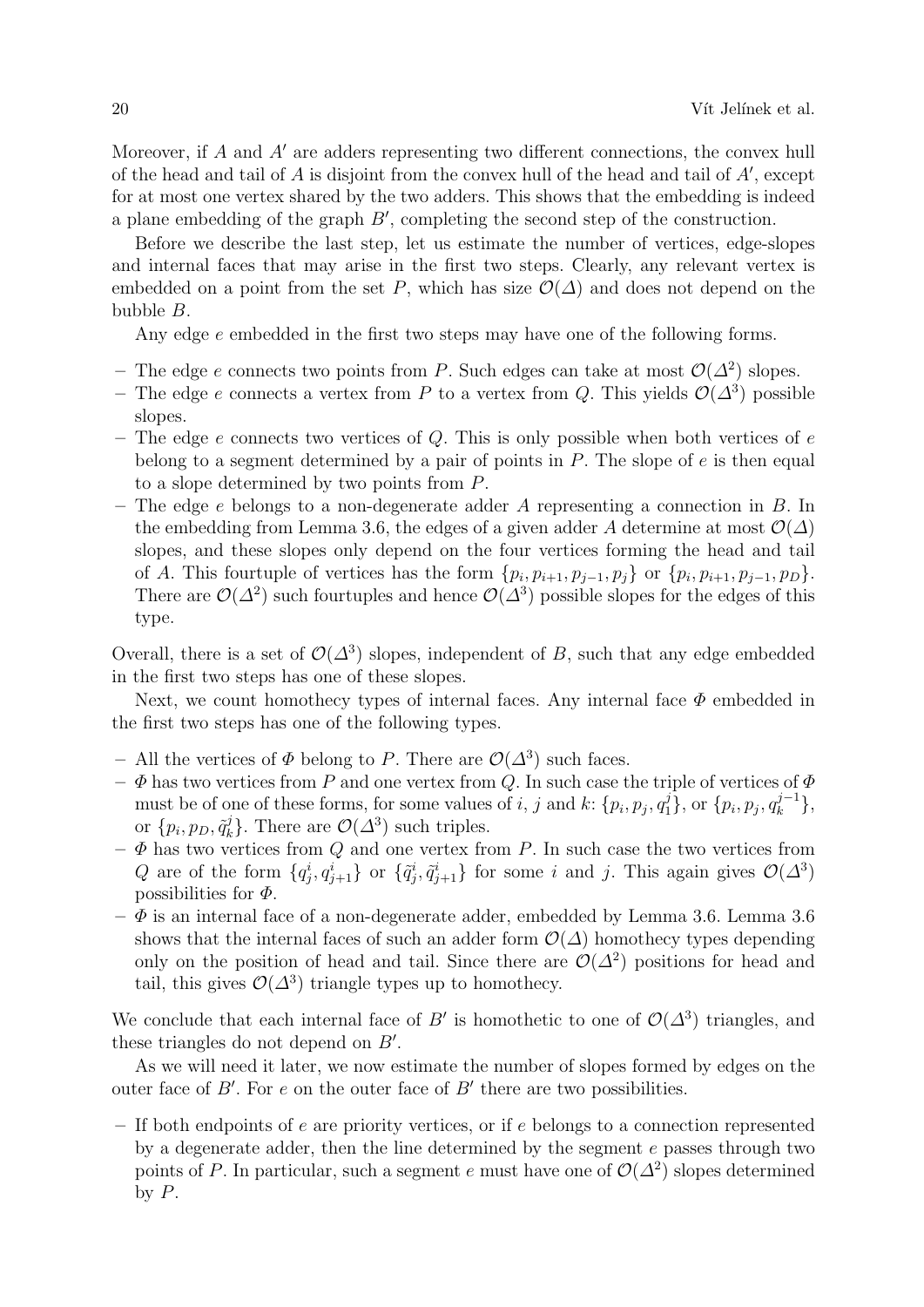$-$  Suppose e belongs to the outer face of a non-degenerate adder A. By Lemma 3.6, the edges of the outer face of A have  $\mathcal{O}(1)$  distinct slopes, depending on the head and tail of A. Overall, such edges have at most  $\mathcal{O}(\Delta^2)$  slopes.

This shows that the slopes of the edges of the outer face of B' all belong to a set of  $\mathcal{O}(\Delta^2)$ slopes.

To finish the proof, it remains to perform the third step of the construction, where we embed the peripheral faces. Fix an angle  $\delta > 0$  such that  $\delta < \varepsilon/2$  and any two distinct edge-slopes used in the first two steps of the construction differ by more than  $2\delta$ . Let e be an edge of the outer face of  $B'$ . Let  $T_e$  be an isosceles triangle whose base is the edge e, whose internal angles have size  $\delta$ ,  $\delta$ , and  $\pi - 2\delta$ , and which lies in the outer face of B'. It is easy to check that our choice of  $\delta$  guarantees that for any two edges e and f on the outer face of  $B'$ , the triangles  $T_e$  and  $T_f$  are disjoint, except for a possible common vertex of  $e$  and  $f$ .

Let  $\widehat{B}_0$  be a maximal subtree of  $\widehat{B}$  formed entirely by peripheral nodes, and let  $B_0$  be the dual of  $\hat{B}_0$ . Note that  $B_0$  is a subbubble of B rooted at an edge of the outer face of B'. Let e be the root edge of  $B_0$ . Using Corollary 3.1, we embed  $B_0$  inside  $T_e$ , in such a way that the root edge of  $B_0$  coincides with e. This embedding of  $B_0$  uses  $\mathcal{O}(\Delta)$  edge-slopes and  $\mathcal{O}(\Delta)$  triangle types for its internal faces, and these edge-slopes and triangle types only depend on the slope of e.

Since the edges on the outer face of B' may have at most  $\mathcal{O}(\Delta^2)$  edge-slopes, we may embed all the peripheral faces of B, while using only  $\mathcal{O}(\Delta^3)$  edge-slopes and  $\mathcal{O}(\Delta^3)$ triangle types in addition to the edge-slopes and triangle types used in the first two steps of the construction.

This completes the last step of the construction. It is easy to check that in the obtained embedding of B, any relevant vertex has visibility in any direction from the set  $\pi + \varepsilon$ , 2π−  $\varepsilon$ , and the remaining claims of the lemma have already been verified.  $\Box$ 

We are finally ready to give the proof of the Tripod Drawing Lemma from page 10.

*Proof.* (Proof of Lemma 3.4) Fix a tripod  $T \in \text{Tr}(\Delta)$ . Let X, Y, and Z be the three legs of the tripod  $T$ . The center c of the tripod will coincide with the origin of the coordinate system, and the spines of the three legs will be embedded onto three rays with slopes 0,  $2\pi/3$  and  $4\pi/3$  starting at the origin. We will now describe how to embed the leg X onto the horizontal ray  $(c, 0)$ . The embeddings of the remaining two legs are then built by an analogous procedure, rotated by  $2\pi/3$  and  $4\pi/3$ .

Let X be a fixed leg of the tripod, represented as a sequence  $D_1, D_2, \ldots, D_k$  of double bubbles, ordered from the center outwards. Recall that a bubble is called relevant if it contains at least one relevant vertex. We will also say that a double bubble is relevant if at least one of its two parts is relevant.

Define a parameter D by  $D = 13\Delta$ . The leg X can have at most 6 $\Delta$  relevant double bubbles. A maximal consecutive sequence of the form  $D_i, D_{i+1}, \ldots, D_j$  in which each element is an irrelevant double bubble will be called an irrelevant run. We partition X into a sequence of parts  $P_1, P_2, \ldots, P_\ell$ , where a part is either a single relevant double bubble, or a nonempty irrelevant run. Since by definition no two irrelevant runs are consecutive, we see that X has at most  $12\Delta + 1 < D$  parts.

Let  $T_{\varepsilon}$  be an isosceles triangle with internal angles of size  $\varepsilon/2$ ,  $\varepsilon/2$  and  $\pi - \varepsilon$  whose base edge is horizontal. From Lemma 3.7, we know that there is a set of points  $P_{\varepsilon} \subset T_{\varepsilon}$ of size  $\mathcal{O}(\Delta)$ , a set of slopes  $S_{\varepsilon}$  of size  $\mathcal{O}(\Delta^3)$  and set of triangles  $R_{\varepsilon}$  of size  $\mathcal{O}(\Delta^3)$  such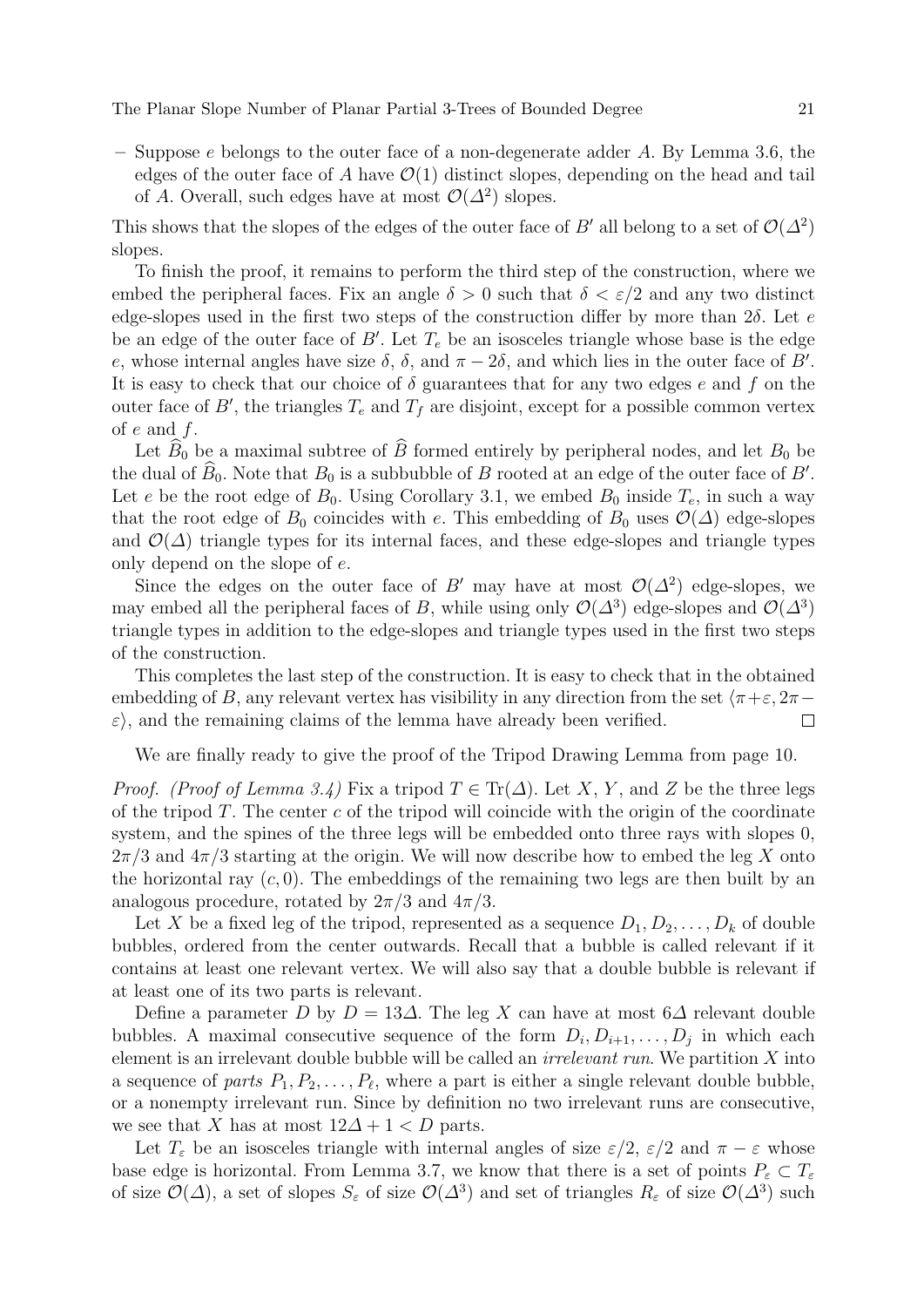that any bubble of  $B \in \mathcal{B}(\Delta)$  can be embedded inside  $T_{\varepsilon}$  using slopes from  $S_{\varepsilon}$  in such a way that each relevant vertex of B coincides with a point from the set  $P_{\varepsilon}$  and the internal faces of the embedding are homothetic to triangles in R. Let  $\mathcal{E}_B$  denote this embedding.

We will combine these embeddings to obtain an embedding of the whole leg  $X$ . To each of the at most D parts of X we will assign a segment of length  $L = \frac{1}{L}$  $\frac{1}{D}$  on the horizontal ray  $(c, 0)$ .

Assume first that  $P_i$  is a part of X consisting of a single relevant double bubble, formed by a pair of bubbles  $B$  and  $C$ . We will embed  $P_i$  in such a way that the common root edge of B and C coincides with a horizontal segment  $e_i$  of length L, whose endpoints have horizontal coordinates  $(i - 1)L$  and iL. The two bubbles B and C are then embedded inside two scaled and translated copies of  $T<sub>\varepsilon</sub>$  that share a common base  $e<sub>i</sub>$ , using the embeddings  $\mathcal{E}_B$  and  $\mathcal{E}_C$ , possibly reflected along the horizontal axis.

Now assume that  $P_i$  is a part of X that consists of an irrelevant run of k irrelevant double bubbles  $D_j, D_{j+1}, \ldots, D_{i+k-1}$ . We embed the root edge of each double bubble onto a segment of length  $L/k$ , and embed the rest of the double bubble into a scaled and translated copy of  $T_{\varepsilon}$ . We then concatenate these embeddings to obtain an embedding of the whole irrelevant run, which will occupy a segment of length exactly L on the spine of  $X$ .

Overall, since the leg has at most  $D$  parts, the whole leg will be embedded at distance at most 1 from the origin. It is easy to see that the embedding of X uses at most  $2|S_{\varepsilon}|$ slopes and  $2|R_{\varepsilon}|$  triangles for faces (up to scaling). The embedding of the whole tripod will then require at most  $6|S_{\varepsilon}| = \mathcal{O}(\Delta^3)$  slopes and  $6|R_{\varepsilon}| = \mathcal{O}(\Delta^3)$  non-homothetic triangles.

Let us estimate the number of possible points where a relevant vertex may be embedded. For every relevant double bubble, there are at most  $D$  possibilities where its root edge may be embedded within the embedding of  $X$ . Since a bubble may be either above or below the spine, each relevant bubble has at most 2D possibilities where it may appear within  $X$ , and at most  $6D$  possibilities within the whole tripod. As soon as we fix the embedding of the root edge and the relative position of the bubble with respect to its spine, we are left with at most  $|P_{\varepsilon}|$  possibilities where a relevant vertex may be embedded. There are overall at most  $6D|P_{\varepsilon}| = \mathcal{O}(\Delta^2)$  possible embeddings of relevant vertices.

Using Lemma 3.7, it is straightforward to check that the embedding satisfies the required visibility properties. Lemma 3.4 (and hence also Proposition 3.2 and Theorem 1.1) is now proved.  $\Box$ 

# 4. Conclusion and open problems

We have presented an upper bound of  $\mathcal{O}(\Delta^5)$  for the planar slope number of planar partial 3-trees of maximum degree  $\Delta$ . It is not obvious to us if the used methods can be generalized to a larger class of graphs, such as planar partial k-trees of bounded degree. Since a partial k-tree is a graph of tree-width at most  $k$ , it would mean generalizing our result to graphs of a larger, yet constant, tree-width.

In view of the results of Keszegh et al. [7] and Mukkamala and Szegedy [10] for the slope number of (sub)cubic planar graphs, it would also be interesting to find analogous bounds for the planar slope number.

This paper does not address lower bounds for the planar slope number in terms of  $\Delta$ ; this might be another direction worth pursuing.